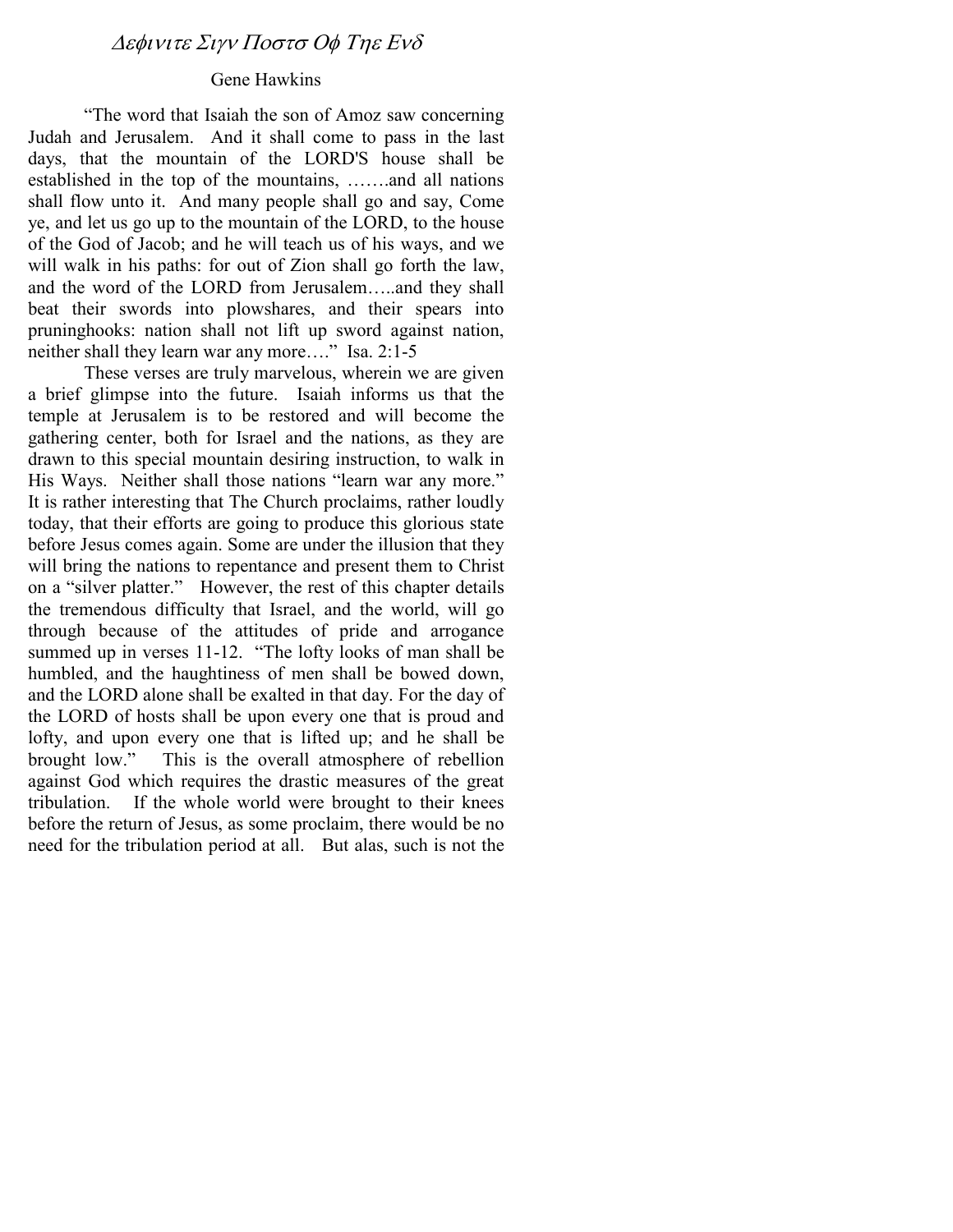case, and Daniel gives us some specifics as to how the world is drawn into judgment rather than deliverance. His vision, described in chapter seven, seems to record "moving pictures," of rapidly changing scenes, as the prophet "….beheld till the thrones were cast down, and the Ancient of days did sit, whose garment was white as snow, and the hair of his head like the pure wool: his throne was like the fiery flame, and his wheels as burning fire." Dan. 7:9-10 The thrones, which were "cast down," literally means that thrones were "hurled down, (causing to fall)." The word also indicates that such thrones were "set up," ("imposed"), and this meaning seems a clear reference to the thrones "set up" for the 24 elders who will reign with Christ, (Rev. 4-5). Those thrones which are "hurled down" are none other than those occupied by the leaders of nations on the earth, thrones that will be brought down, when Jesus is crowned King of kings and Lord of lords in heaven. This simply tells us that the moment Jesus is officially enthroned in heaven, every earthly power will be ruling in usurpation. Their own pride and arrogance will not allow them to fall on their faces and accept His sovereignty and therefore the "fiery flame" of judgment and "his wheels of burning fire," will speedily demonstrate His wrath against all unrighteousness during the tribulation period. This fullness of wrath must run its course before the world realizes the beautiful utopia described in our opening text.

Isaiah tells us emphatically that the temple will be the gathering center, not only for Israel, but also for the world during the millennial reign of Christ. Jerusalem will be the capital of only one nation, rather than the two being proposed at the present time.

News items outlining the desires and proposals of men today would contradict Isaiah's prophecy, but God's Word is true and will ultimately be fulfilled. The tribulation period will produce God's purposes but current reports out of Israel tell us there is a long way to go before they are brought to fruition. One recent article in WorldNetDaily, portrays an almost unbelievable scenario with the following headline: "Muslim Leader Wants Temple Rebuilt." This article continues: "In a historically unprecedented development, a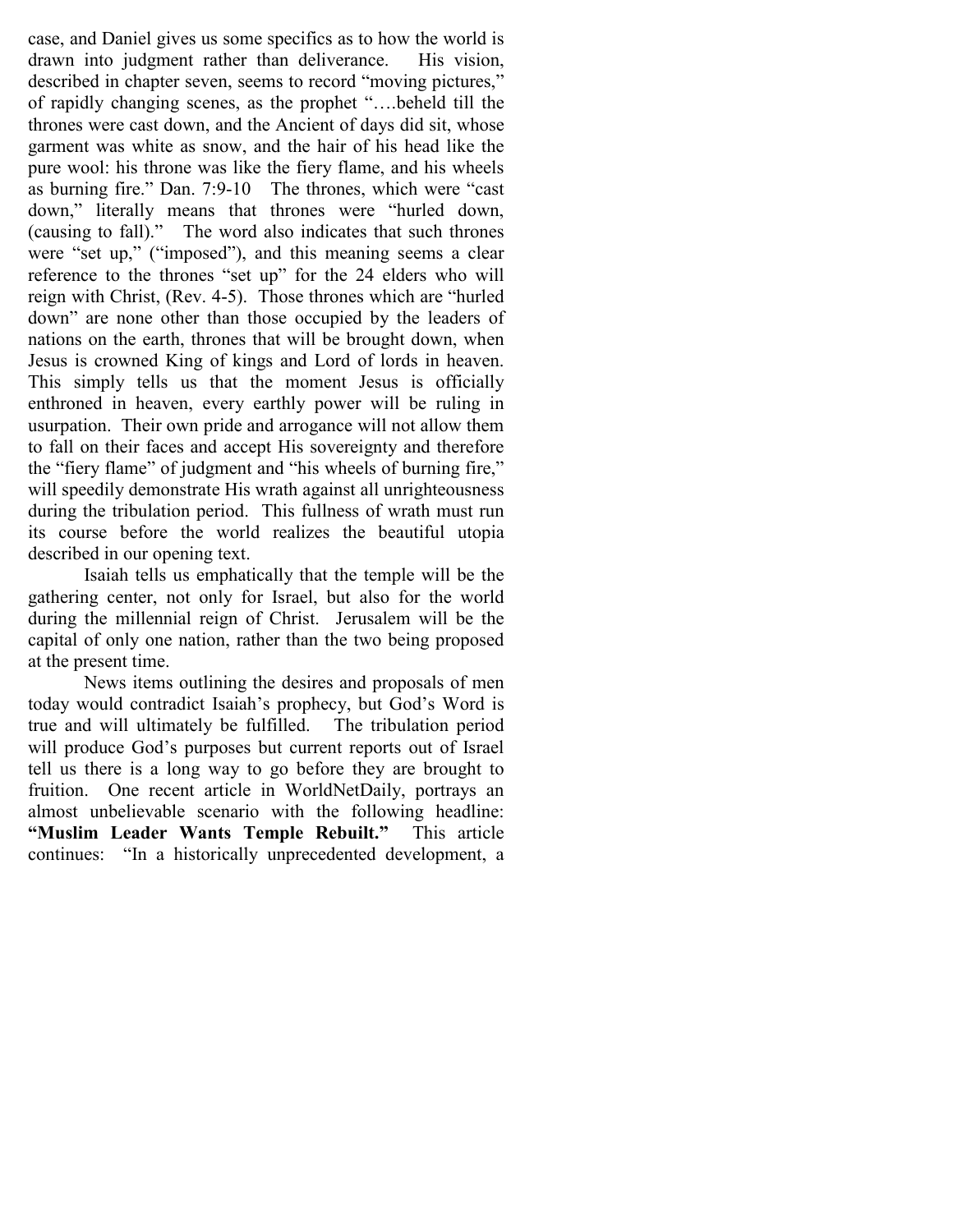famous Turkish Muslim leader and a prominent group of Israeli rabbis have joined together on one of their declared goals, to rebuild the Jewish Temple in Jerusalem. Adnan Oktar, who uses the pen name of Harun Yahya, is a controversial but highly influential Muslim intellectual and author with over 65 million of his books in circulation worldwide. Oktar recently met with three representatives from the re-established Jewish Sanhedrin, a group of 71 Orthodox rabbis and scholars from Israel, to discuss how religious Muslims, Jews and Christians can work together. An official statement about the meeting has been published on the Sanhedrin's website. Concluding the statement is the following call: Out of a sense of collective responsibility for world peace and for all humanity, we have found it timely to call to the world and exclaim that there is a way out for all peoples. It is etched in a call to all humanity: We are all the sons of one father, the descendants of Adam, and all humanity is but a single family. Peace among nations will be achieved through building the house of G-d, where all peoples will serve as foreseen by King Solomon in his prayers at the dedication of the First Holy Temple. Come let us love and respect one another, and love and honor and hold our heavenly Father in awe. Let us establish a house of prayer in His name in order to worship and serve Him together, for the sake of His great compassion. He surely does not want the blood of His creations spilled, but prefers love and peace among all mankind. We pray to the Almighty Creator, that you hearken to our Call. Together – each according to his or her ability – we shall work towards the building of the House of Prayer for All Nations on the Temple Mount in peace and mutual understanding."

Over the years, we have heard a number of reports in regard to the building of the temple. One report, which was later revealed to be erroneous, announced that materials were already being gathered for it. Others have voiced concern over the time it would take for such a project, but "During his meeting with the Sanhedrin rabbis, Oktar expressed his belief that the Temple could be rebuilt in one year: It could be done in a year at most. It could be built to the same perfection and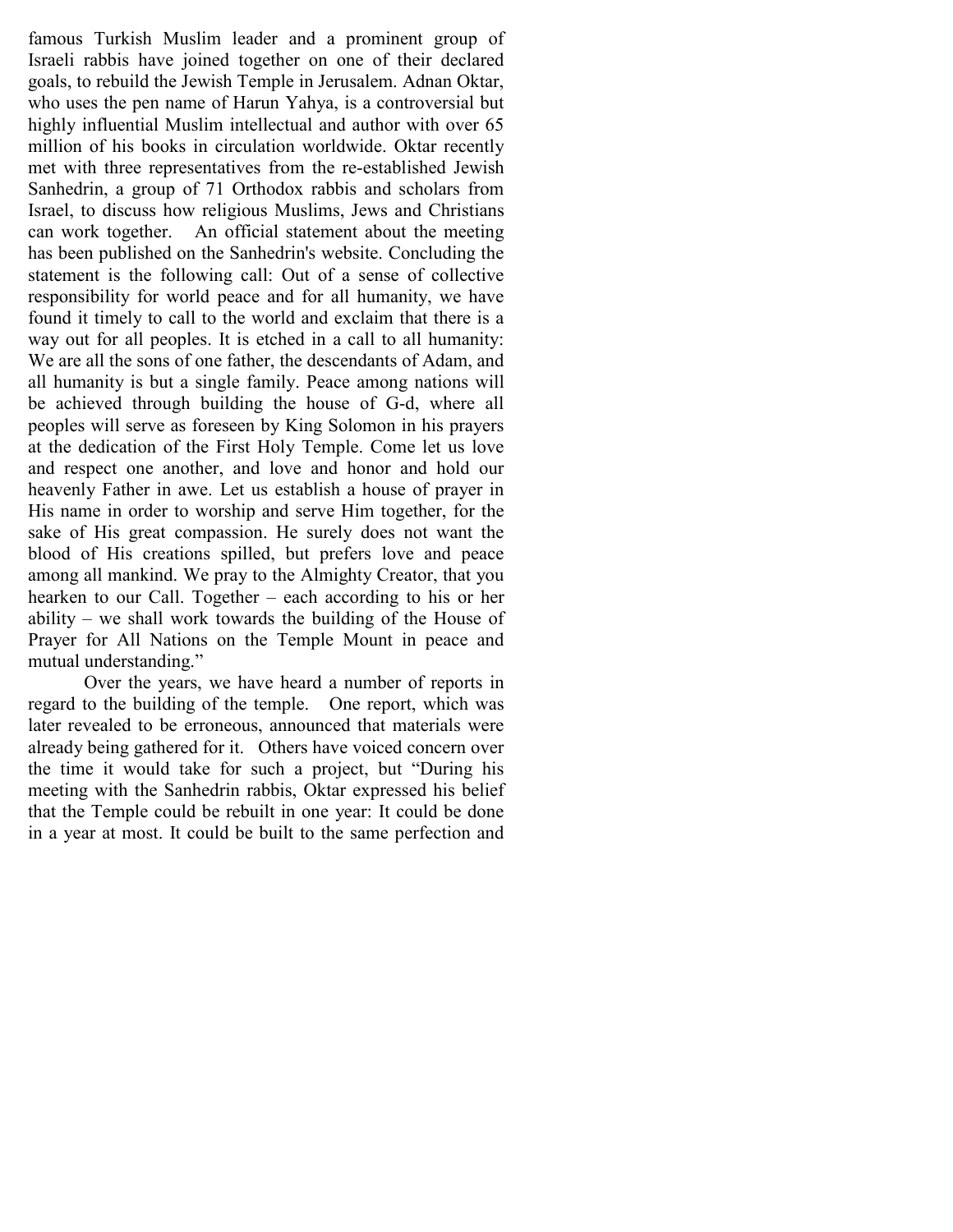beauty. The Torah says it was built in 13 years, if I remember correctly. It could be rebuilt in a year in its perfect form"

The temple announced by Isaiah will not be the one described here, and we would note in all the rhetoric of these men, proclaiming a "way out for all peoples," there is not one word in regard to Christ and His Redemption, which is a prerequisite for establishing the True Temple. These reports simply set forth the proposals of men and it remains unclear as to whether the desires of Mr. Oktar and the Sanhedrin will ever come to pass.

We do wonder if perhaps these developments might contribute to certain aspects of end time prophecy, especially in regard to the taking away of the daily sacrifice. Daniel clearly defines that cessation as THE EVENT, which will provide the catalyst to initiate the judgments to be poured out during the awful week of Daniel 9:27. Scripture is very specific announcing that there will be exactly 1290 days from the time the daily sacrifice is eliminated to the midst of the week. Dan. 12:11 Since the first half of the tribulation period lasts 1260 days, the evening sacrifice will be taken away 30 days prior to the beginning of that seven year period.

 The great question today is whether or not this special sacrifice is even now being offered. If it is, it surely has not been publicized. The closest thing, we have heard, is that there was a "blood sacrifice" made of the paschal lamb when Israel celebrated the Passover. It was extremely controlled, as animal rights advocates demanded that the animal be "sedated" prior to being killed. However, in view of the statements made above, and those made politically in recent months regarding a "two-state" Jerusalem, we would wonder if such "religious considerations" might be among the negotiating points and compromises made to bring about a peace agreement in the middle east.

We would also note, that while some have concluded Israel must have a temple to offer the daily sacrifice, we do have record that they "builded the altar of the God of Israel, to offer burnt offerings thereon," before the temple was rebuilt under the leadership of Ezra after the Babylonish captivity. Ezra 3:3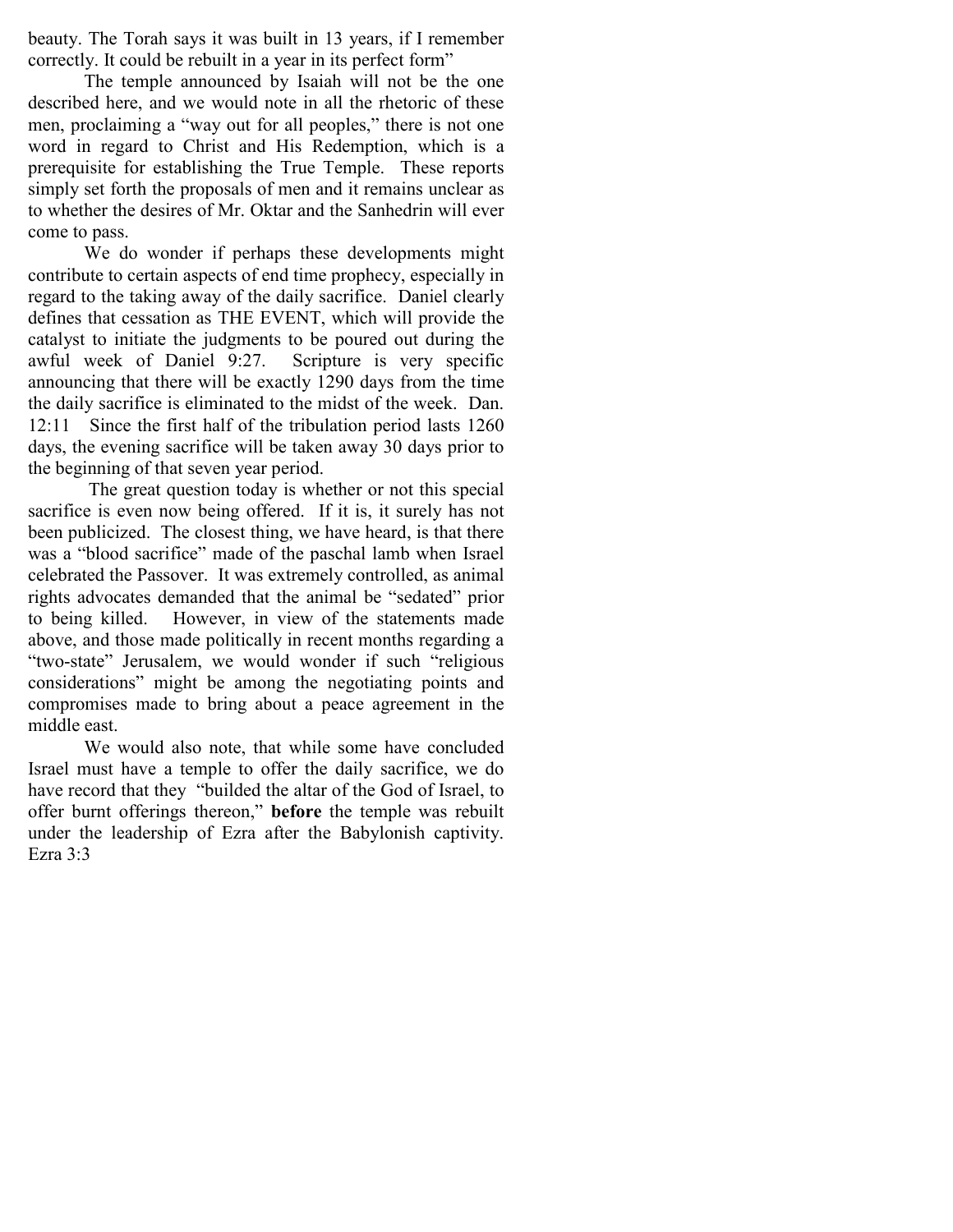If indeed the temple will be rebuilt in hopes of restoring the daily sacrifice, recent reports would certainly discourage any immediate realization of it. The Associated Press reported on October 26, 2009, that "Hundreds of Israeli police are patrolling Jerusalem's most volatile shrine, a day after fierce clashes with Palestinian protesters. The hilltop compound claimed by both Arabs and Jews was quiet Monday, but there was a massive police presence on high alert. On Sunday, officers armed with batons and stun grenades faced off against masked Palestinians hurling rocks and plastic chairs. Conflicting claims to the plateau, known to Jews as the Temple Mount and to Muslims as the Noble Sanctuary, lie at the heart of the Israel-Palestinian conflict. In the past, even low-level scuffles there have degenerated into drawn-out conflicts. Israel has controlled the site since 1967, but has left day-to-day administration to a Muslim clerical body."

'Harretz', reporting on the same incident states: Following a conflagration of violence at Temple Mount in Jerusalem on Sunday, Hamas political leader Khaled Meshal declared that "Jerusalem's fate will be decided with jihad (holy war) and resistance, and not negotiations." Jordan's Minister of State for Media Affairs and Communication Nabil Sharif said in a statement. "Jordan, out of its historical responsibilities in being the custodian of the holy places in Jerusalem is extremely worried about what is taking place and warns against going ahead with this provocative behavior on the part of Israeli troops," Sharif also urged "an immediate end to such dangerous practices which threaten to derail all opportunities of peace and stability in the region."

Thus the conflict and unrest continues as both Jews and Muslims lay claim to this hallowed site. Political and religious leaders are working feverishly to solve the major problems surrounding the difficulty in bringing these religious factions together, and while some Christians may be waiting for some "sure" sign to get ready to depart out of this world, we are plainly told that our lives are actually to be "consumed" with the desire for Jesus' return. We must understand that we cannot wait for any sign, such as the taking away of the daily sacrifice, to prepare our hearts for sudden departure. Scripture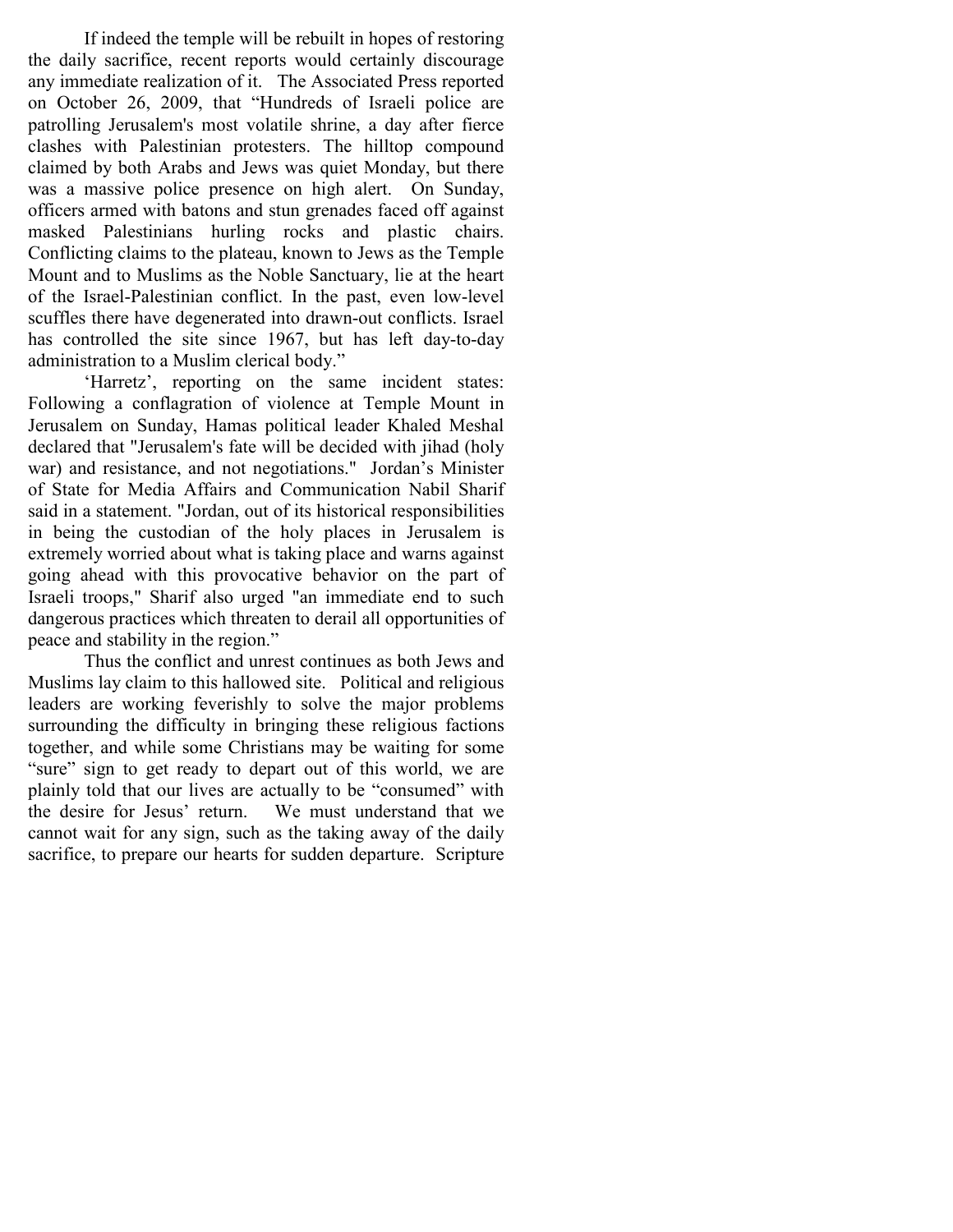does not tell us that He will come for the select group known as the bride of Christ, at the exact time this ritual is removed from Israel's observance, and it could very well be that she is transported out of this world before it even begins.

> Ours is not to know exactly when, But hold our watch for His coming again.

It is high time that men should realize the urgency of our day and heed the multiple admonitions Paul gave in I Thess. 5:1-6 "But of the times and the seasons, brethren, ye have no need that I write unto you. For yourselves know perfectly that the day of the Lord so cometh as a thief in the night….when they shall say, Peace and safety; then sudden destruction cometh upon them,……and they shall not escape. But ye, brethren, are not in darkness, that that day should overtake you as a thief. Ye are all the children of light,….. not of the night, nor of darkness. Therefore let us not sleep, as do others; but let us watch…..For they that sleep sleep in the night; and they that be drunken are drunken in the night…..let us, who are of the day, be sober, ….For God hath not appointed us to wrath, but to obtain salvation by our Lord Jesus Christ, ……. that, whether we wake or sleep, we should live together with him. Wherefore comfort yourselves together, and edify one another, even as also ye do." Paul designates two specific groups here, as he differentiates between "ye, we, and us" and they, them, and others." Those with whom the apostle would identify, are designated as children of light, sober, awake, of the day, with perfect knowledge that Jesus is coming. The other group, who are also Christians for they are only sleeping rather than being dead in trespasses and sins, seem to be completely oblivious to the signs manifest all around them. We must choose NOW, the company of which we will be a part!

#### δδδδδδδδδδδδδδδδδδδδδδδδδδδδδδδδδδδδδδδδδδδδδδδδδδδδδδδδδ

\* Reputation is what others think you are: character is what God knows you are.

We may face situations beyond our reserves, but never beyond God's resources.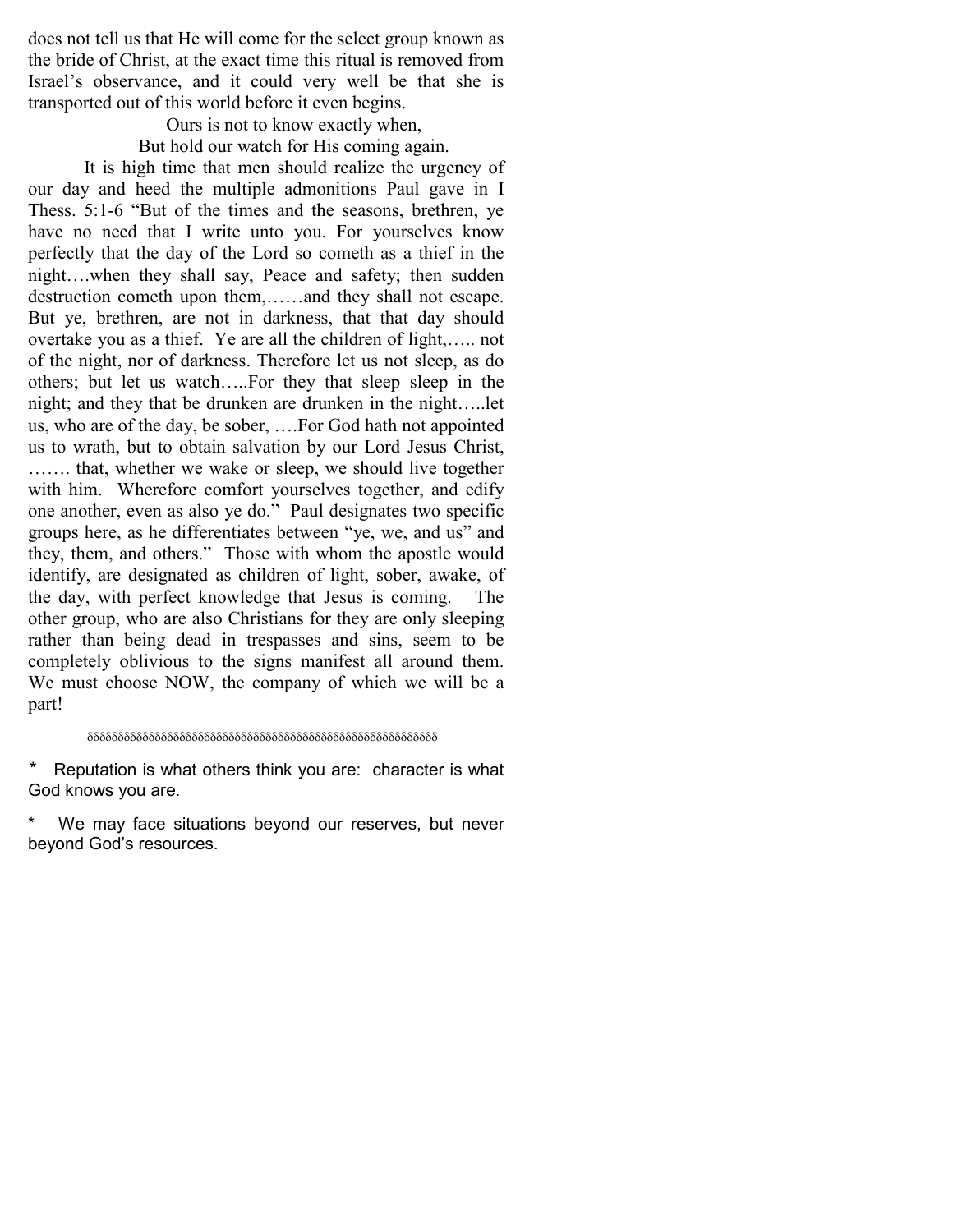### WHAT IF JESUS HAD NOT COME? Paul N. Smith

"And there were in the same country shepherds abiding in the field, keeping watch over their flock by night. And, lo, the angel of the Lord came upon them, and the glory of the Lord shone round about them: and they were sore afraid. And the angel said unto them, Fear not: for, behold, I bring you good tidings of great joy, which shall be to all people. For unto you is born this day in the city of David a Saviour, which is Christ the Lord. And this shall be a sign unto you; Ye shall find the babe wrapped in swaddling clothes, lying in a manger. And suddenly there was with the angel a multitude of the heavenly host praising God, and saying, Glory to God in the highest, and on earth peace, good will toward men."  $-$ - Luke  $2:8 - 14$ 

 These words will be read, quoted, and sung over and over during this Christmas season, yet with all the repetition, they will never lose their significance or glory. The Lord chose to announce the birth of the Savior to a few lonely shepherds. He did not choose the town herald, or any of the religious groups. These shepherds were "highly favored!" How did they react? Immediately they said, "Let us go at once." The Message of the angels moved them, it does the same for us today. Our hearts are stirred at every mention of that special night when Jesus was born.

 THERE ARE A FEW SHEPHERDS AND SHEEP NOW ABIDING IN THEIR OWN FIELDS WHO WILL HEAR THE ANNOUNCEMENT OF HIS RETURN! The sheep in that long ago time also saw the light and heard the sound, but could not really appreciate the event. Not so today. All those who are looking for Jesus to come, shepherds and sheep alike, will hear the voice of the Savior.

 What a glorious parallel! The Lord chose not to tell this wonderful news to the high priest, or elders, or the scribes. They were in no spiritual condition to understand the meaning. They were not expecting the Messiah to come in such a humble way; in fact, they were not expecting the Messiah at all! A similar situation exists now. The Lord Jesus Christ is coming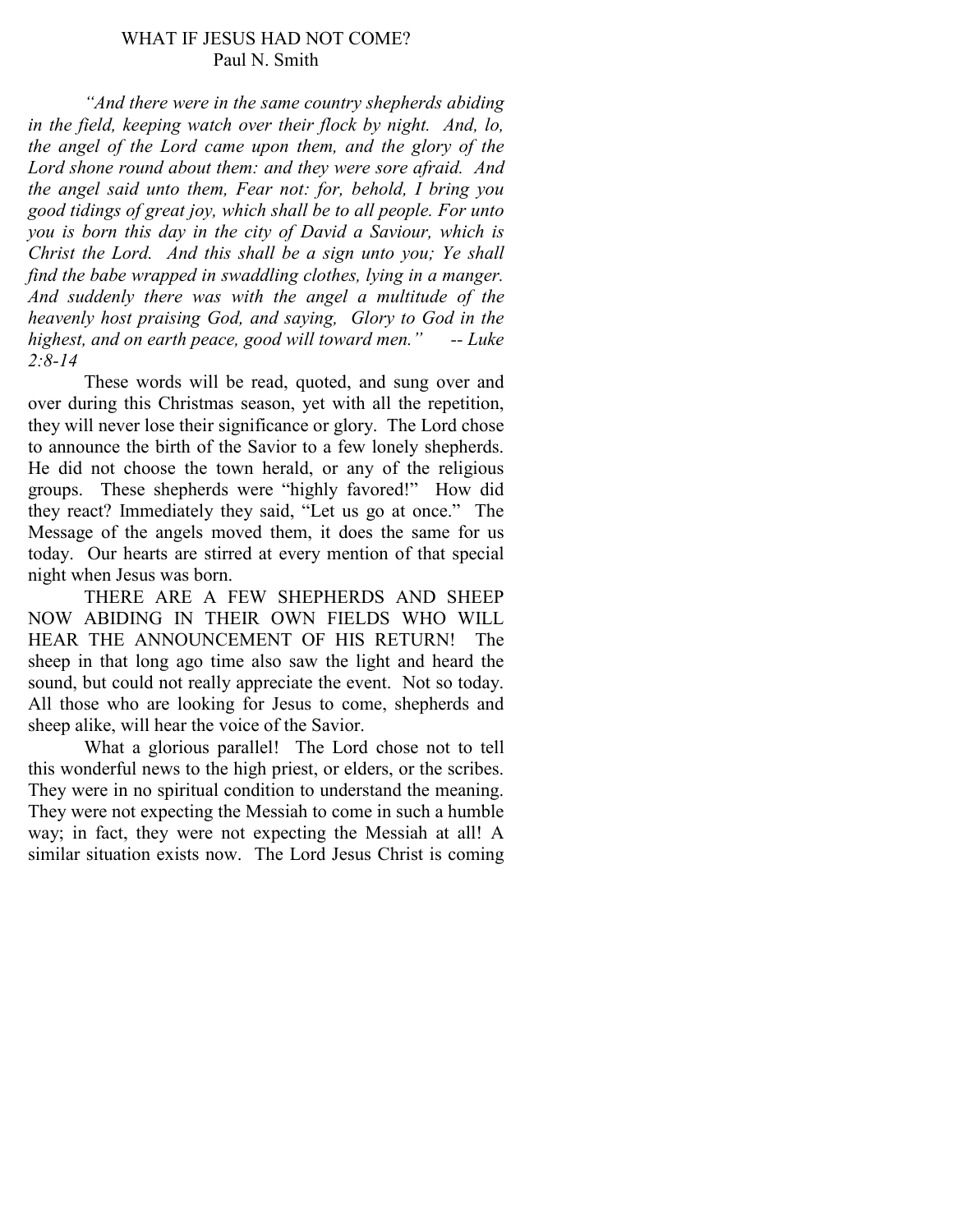again, but how many are really looking for Him to come today? Will He announce Himself to the heads of the world? Will He send an ambassador to the U.N. telling the leaders of a coming King? No, indeed! His voice will be heard by a few "shepherds and sheep" alone on the hill sides of Christianity. They will be "outside the city," away from the camp of religious activity.

 But what a wonderful Message they will hear! The time will come when they will be able to glorify the Lord as he deserves. Christ's second coming will herald the day of promised peace to this strife-torn world. Good will toward men will be seen then. A happy day awaits the few who watch the skies, for we never know what strange and wonderful sights we may behold.

 THE RELIGIOUS WORLD IS NOT WATCHING FOR THE SECOND COMING OF CHRIST. They are oblivious to this cardinal truth, which Christians hold dear. Organized Christianity has sunk down to its lowest ebb since the beginning of the Church. You may ask, "what about the dark ages?" That was a low spot in the history of the Church, but only because the Scriptures had been hidden from the people. The Gospel is freely preached today in every conceivable manner, and yet, many church members do not believe in the literal return of Jesus Christ. Most religious people are unaware of the nearness of His return. They are sitting in the devil's lap, listening to his words of deception and blasphemy. They have a name that signifies they are alive (Christian), but in reality they are dead. They boast in their attainments, riches and power, but the Lord's emphatic declaration of them is: "Thou art wretched, and miserable, and poor, and blind and naked" - Revelation 3:17. Millions of professed Christians are being led into that great amalgamation of iniquity known as the "World Council of Churches."

 THIS TIME OF YEAR AFFORDS A GOLDEN OPPORTUNITY TO WITNESS TO THE TRUTH. The attention of the world is being focused on this special day. Hearts are more mellow, and perhaps the Scriptures will make an impression on them. The Word of God speaks louder and more effectively than fancy verses and decoration. The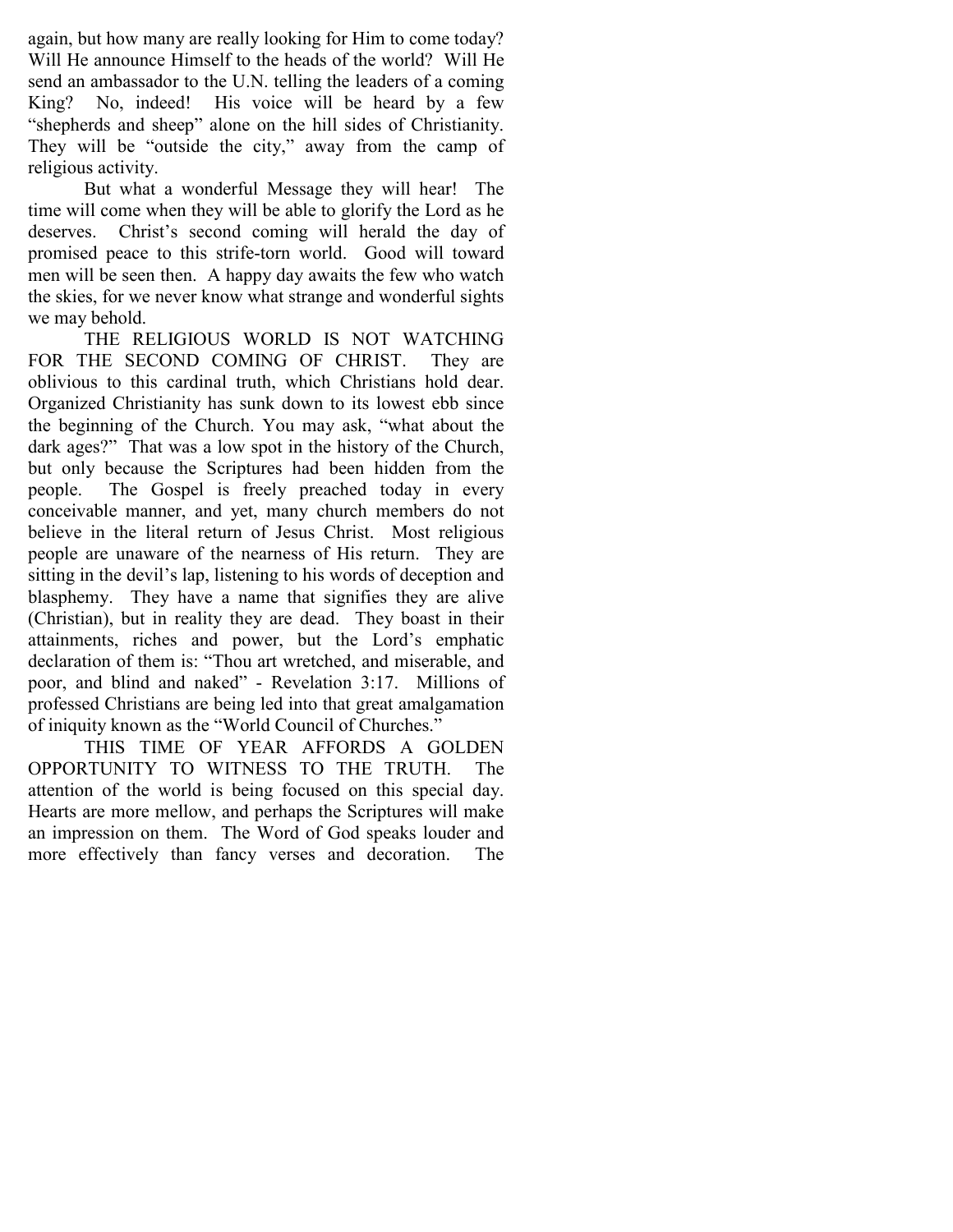Scriptures reach the tender spots in the hearts of men. We can avoid the excessiveness of commercialism and enter into the joyous celebration of our Lord and Savior. We can make the earth ring with our praises, as did the heavenly host on the hillside outside Bethlehem.

 WHAT IF CHRIST HAD NOT COME! HAVE YOU PONDERED WHAT IT WOULD BE LIKE IF CHRIST WAS ENTIRELY OUT OF YOUR LIVES? The world was in darkness before Jesus was born. There had been no open vision or prophecy for some 400 years. The prophets had foretold the coming of the Messiah, but there were only a very few who still believed their words. What would have happened if the prophecies had been left unfulfilled? It would indicate that either God could change His mind, or else Satan had resisted His purposes too strongly. It would have meant that God was unable to keep His promises! Unthinkable, of course! But it emphasizes the importance of the birth of that little Baby in Bethlehem.

IF CHRIST HAD NOT COME, WE WOULD HAVE NO NEW TESTAMENT. We would not be able to read the beautiful and stirring account of the birth of the Savior. We would not have the touching scene of Simeon lifting the Baby Jesus in his arms and praising the Father -- "Lord, now let Thou Thy servant depart in peace, according to Thy Word; for my eyes have seen Thy Salvation!" - Luke 2:29-30.

 We would not be able to read of the powerful and effective ministry of the Lord Jesus Christ. We could not have known the love and compassion of God, which were manifested in His Son. We could not have seen him weep with Martha and Mary when their brother Lazarus died. We could not have felt His tender compassion as He touched the bier that held the widow's only son. We could not have known the power that flowed through Him as the woman touched the hem of His garment. We could not have known His justice in dealing with men, if he had not stooped on the ground and written in the dust with His finger and forgiven the sinner who wanted forgiveness. We could not have known His concern for each lost soul searching for the Truth, if He had not sat on the well and spoken to the woman who came to draw water.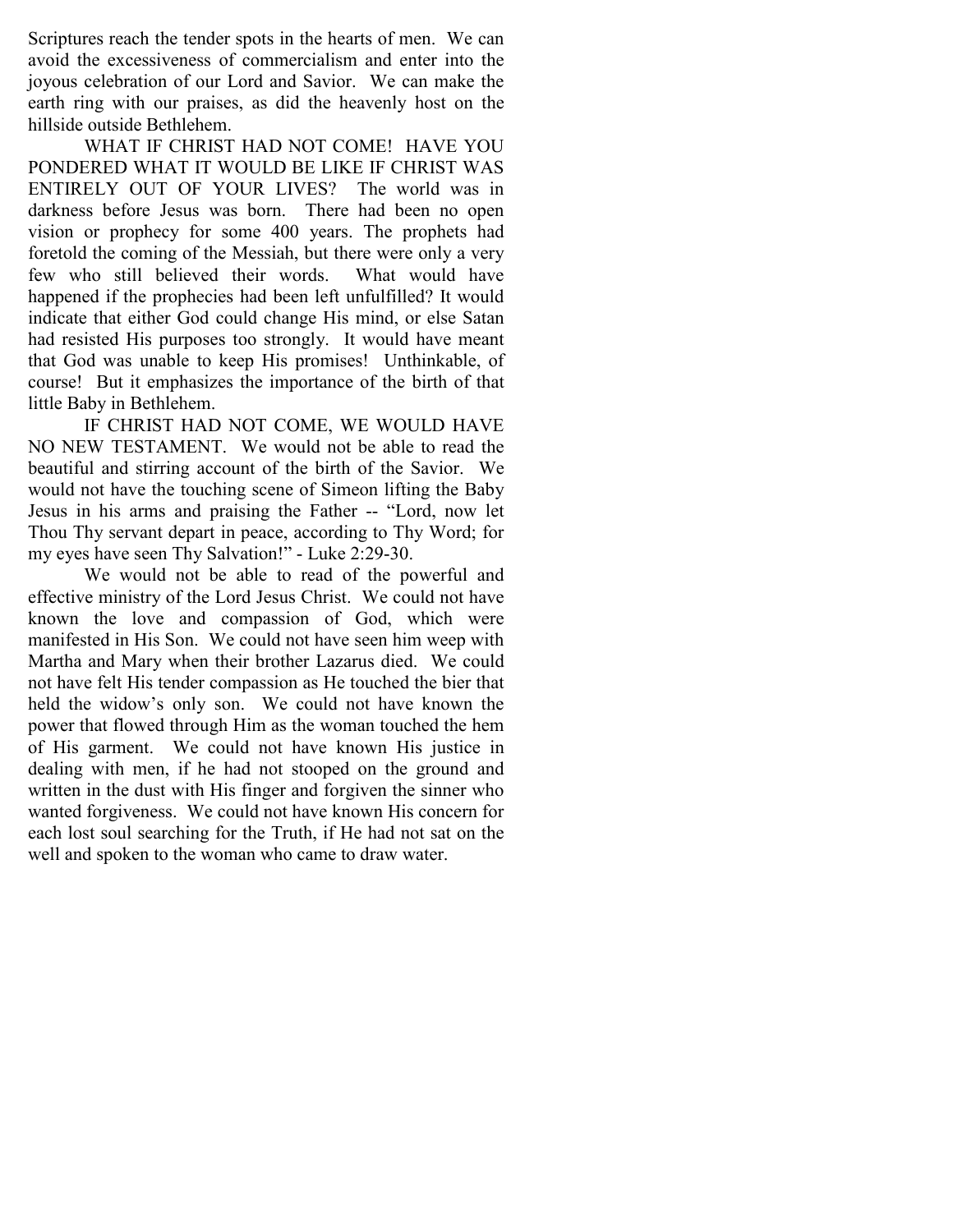We could not have understood the meaning of Christian servitude, if He had not illustrated its beauties in many ways, but none more revealing than at the last supper when He knelt and washed the disciples' feet. We could not have known the agony one could feel, if we were unable to read of His battle in Gethsemane. We could not know how important His decision was there when He cried in agony and yet peaceful resignation, "Nevertheless, not as I will…." We could not know divine forgiveness if we had not heard Him as He hung on the cross, suffering from the physical mistreatment and rejection of His own countrymen, cry out to heaven, "Father, forgive them, for they know not what they do."

 He knew what he was doing and why He had been born into the world. He knew that it was the only way to atone for mankind's sin. The Father's will was His will, and nothing could stop Him from going all the way, even to the cursed death of the cross. He bore all our sins, paid all our debt to God, and appeased the wrath of a Just God.

 THINK OF THE CONSEQUENCES IF CHRIST HAD NOT COME! The world does not realize just how important the coming of Christ was. His birth was a great step in God's plan for humanity. Nothing could go wrong or the whole plan was worthless. The right maiden had to be found; the right husband for her, who would understand God's strange ways. The stable had to be ready, the inn had to be overcrowded, the shepherds had to be on the hillside, the heavenly host had to be ready. All was in order, and the Blessed Event took place!

 The next great step was His earthly walk. The world could not stop Him, the flesh could not interrupt nor distract His steady march, the devil could not defeat Him. He strode straight to the Cross, where atonement was made. His second coming to this world and subsequent reign are dependent on His first coming. We cannot entertain the hope of His soon appearing without commemorating His birth.

 IF CHRIST HAD NOT COME, WHAT WOULD WORLD CONDITIONS HAVE BEEN LIKE? Sin has all but wrecked the world, even after two thousand years of Christian influence. It staggers the imagination to try to conceive to what lengths man would have already gone without Christ.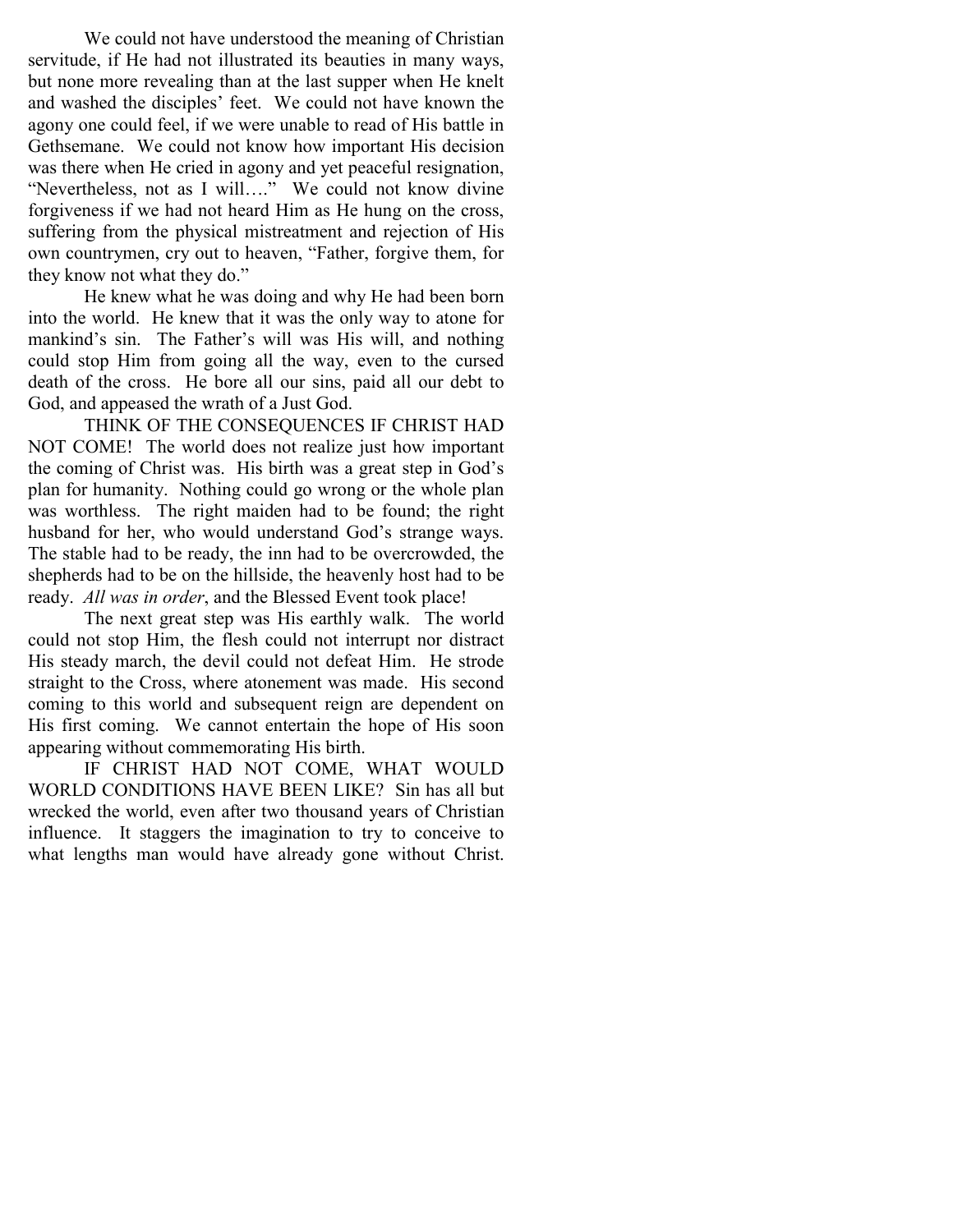There would have been judgments far greater than what the world has already experienced. Men would have already destroyed themselves and the planet on which they live.

 There would be no joy in the world today if Christ had not come. There would be no singing the praises of the Lord; there would be no smiles on faces, no laughing children. There would be no place of worship, no praying, no praising the Lord for all He has done. There would be no surging expectancy in the hearts of Christians of Jesus' return. There would be no hope, no faith, no love. There would be no reason to read Paul's Epistle's, for they would not have been written. He would have died still Saul of Tarsus, the Pharisee and hypocrite. We could not read of the thrilling glimpse into the future through John on Patmos, because there would be no Judge gloriously arrayed, there would be no golden throne, no wedding supper, if Christ had not come.

 BUT CHRIST DID COME AND WE ARE HAPPY! He came in fulfillment of the Scriptures, despite the combined opposition of Satan and men. By coming into the world as a human being, He proved the infallibility of God's Word. He established God's throne of Justice forever. Not one jot or tittle of God's Word will ever be deleted, because He came as foretold. Our hearts tell us that He lives today. Our spirits testify that what God has promised He is able to perform. Our souls tell us that Jesus loves us and longs to return for His waiting ones. We know that Jesus is coming again because He came the first time. We have no reason to ever doubt that Jesus will return. And the signs all point to the nearness of that Advent.

 Our spirits are sobered somewhat by the fact of so many young men and women serving in foreign lands just as the Christmas season arrives. We wish for peace in this world, but more importantly, peace in every heart. If each individual had God's peace in his heart, there would be no need for armies and weapons and peace-keepers and war. The dove of peace has not yet landed in Israel. The raging waters of hate and murder still wash over the land of Palestine, and there is no resting place for that gentle creature in that land of terrorism.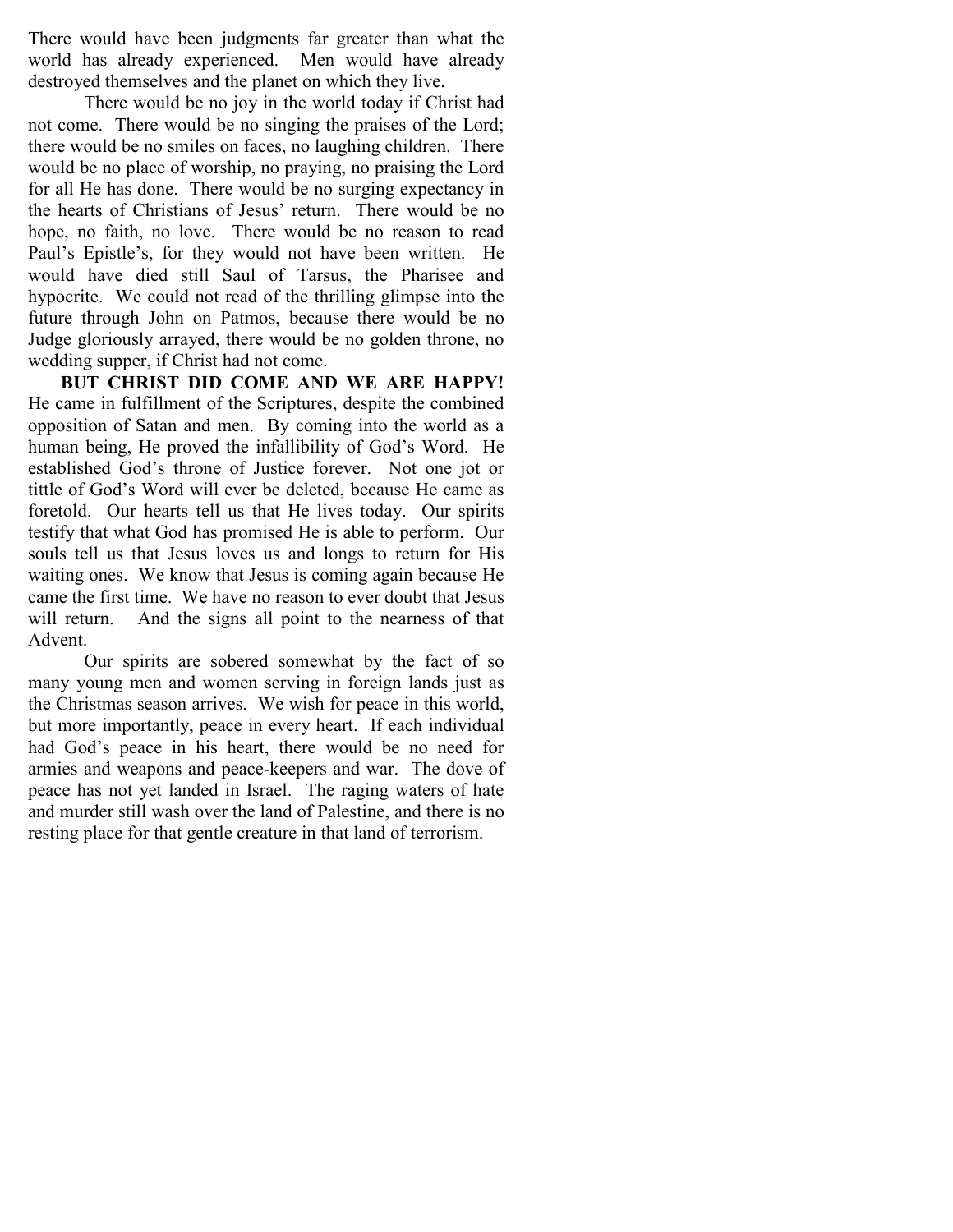LET US LIFT OUR HEADS FOR OUR REDEMPTION DRAWS NEAR. Let us shout and laugh, let us shake off the lethargy and stiffness and give our whole being to the praising of God. Let us reach out to the sinner and tell him why we are so joyful. Let us tell each other that there is no reason to be worried about anything. Let us demonstrate that the excesses of this season do not touch us. We have been freed to worship our Savior. If the world chooses this time for their empty frivolity, we can outdo them in worship and yielded- ness to God.

 What a joy to be in the presence of His love. Since Jesus came, we can walk with Him, talk with Him and obey Him. We have never seen Him, yet we know Him. We have never talked with Him face to face, yet we have wonderful fellowship together. We will know Him when we see Him. There will be no need for "St. Peter" or an angel to point Him out to us. Our hearts will tell us who He is. Our eyes will have their earthly scales removed and we will really see! We will be held in His eternal embrace. We are in a hurry for that day to come, but we must wait for Him. And we will!

### HIS WILL BE DONE

"His will be done," we say with sighs and trembling. Expecting trial, bitter loss and tears; And then how doth He answer us with blessings In sweet rebuking of our faithless fears.

 God's will is peace and plenty, and the power To be and have the best that He can give, A mind to serve Him and a heart to love Him, The faith to die with, and the strength to live.

 It means for us all good, all grace, all glory, His kingdom coming and on earth begun, Why should we fear to say: "His will--His righteous, His tender, loving, joyous will--be done"? -- Annie Johnson Flint

 $\sim$ ~~~~~~~~~~~~~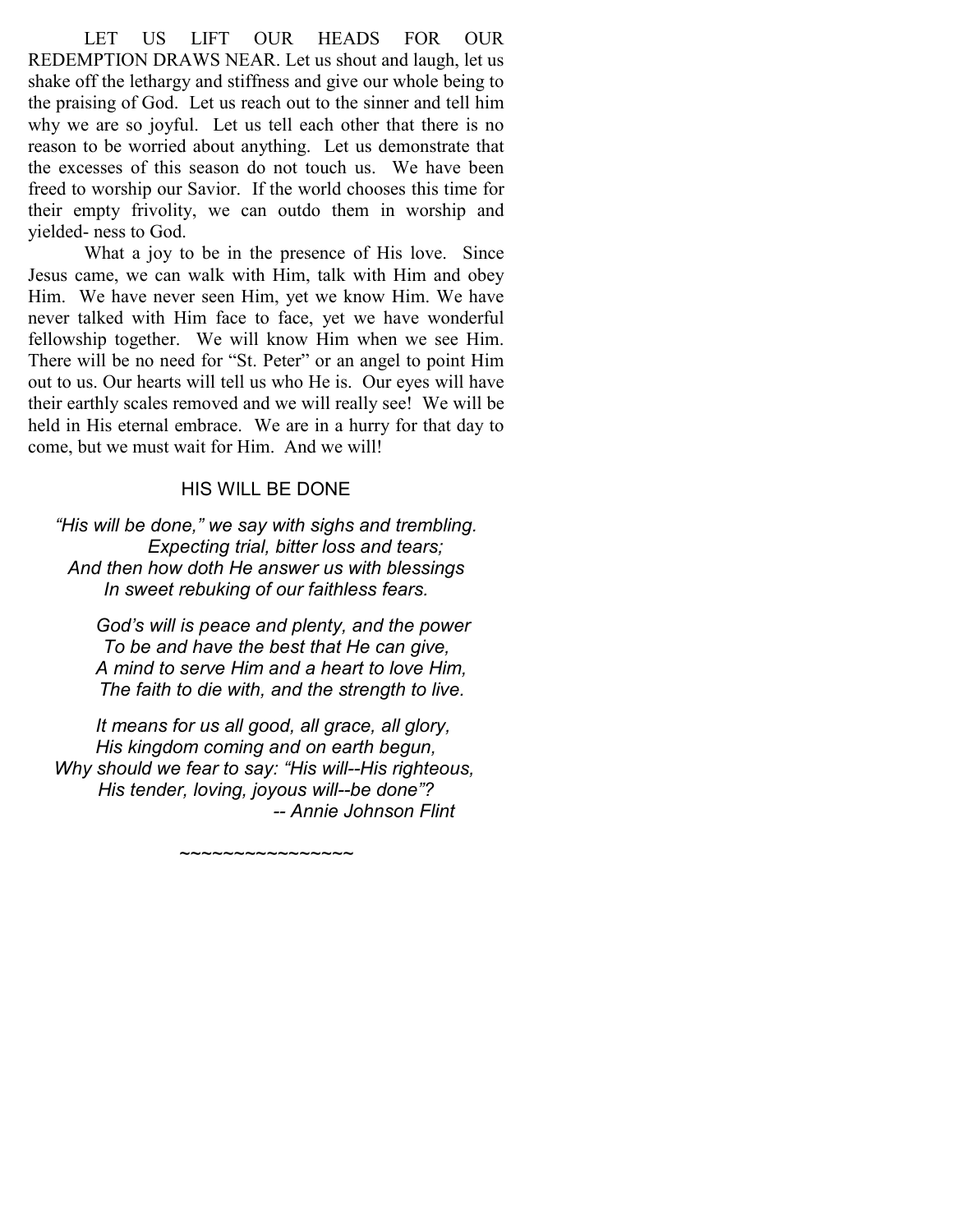### COMING GLORIES

"For I reckon that the sufferings of this present time are not worthy to be compared with the glory which shall be revealed in us." (Romans  $8:18$ )

The glory of God is one object of the Christian hope. "…...wherein we stand and rejoice in hope of the glory of God" - Romans 5:2. "Christ in you the hope of glory" - Col. 1:27. "The salvation that is in Christ Jesus, with eternal glory" - II Tim. 2:10. These are a few of the words of God upon which we may base our hope of glory, a glory more glorious than any earthly glory. In what does the glory of God consist? How is it realized?

 1. The Glorious Coming of Christ. "The Son of man shall come in the glory of His Father, with His angels." "He shall come in His own glory." "They shall see the Son of man coming in the clouds of heaven with power and great glory." "The Son of man shall come in His glory, and all the holy angels with Him." See also Titus 2:11-14; I Thess. 2:19, and 4:13-18.

 2. The Glorious Resurrection and Translation. "So also is the resurrection of the dead. It is sown in dishonor; it is raised in glory" -I Cor. 15:42-43. "We look for the Savior, the Lord Jesus Christ; who shall change the body of our humiliation that it may be fashioned like unto His glorious body" - Phil. 3:20-21. "When Christ, who is our life, shall appear, then shall ye also appear with him in glory" - Col. 3:3. "As for me, I will behold Thy face in righteousness, I shall be satisfied, when I awake, with Thy likeness" - Psalm 17:15. See also I Cor. 15:49; I John 3:1-3.

 3. The Glorified Earth. "Let the whole earth be filled with His glory" - Psalm 72:19. "But as truly as I live, all the earth shall be filled with the glory of the Lord" - Numbers 14:21. "Nevertheless we, according to His promise, look for new heavens and a new earth, wherein dwelleth righteousness" - II Peter 3:13. See Rev. 21:1-15; 22:1-5.

 4. The Glorious City. "And I saw the holy city, New Jerusalem, coming down from God out of heaven, prepared as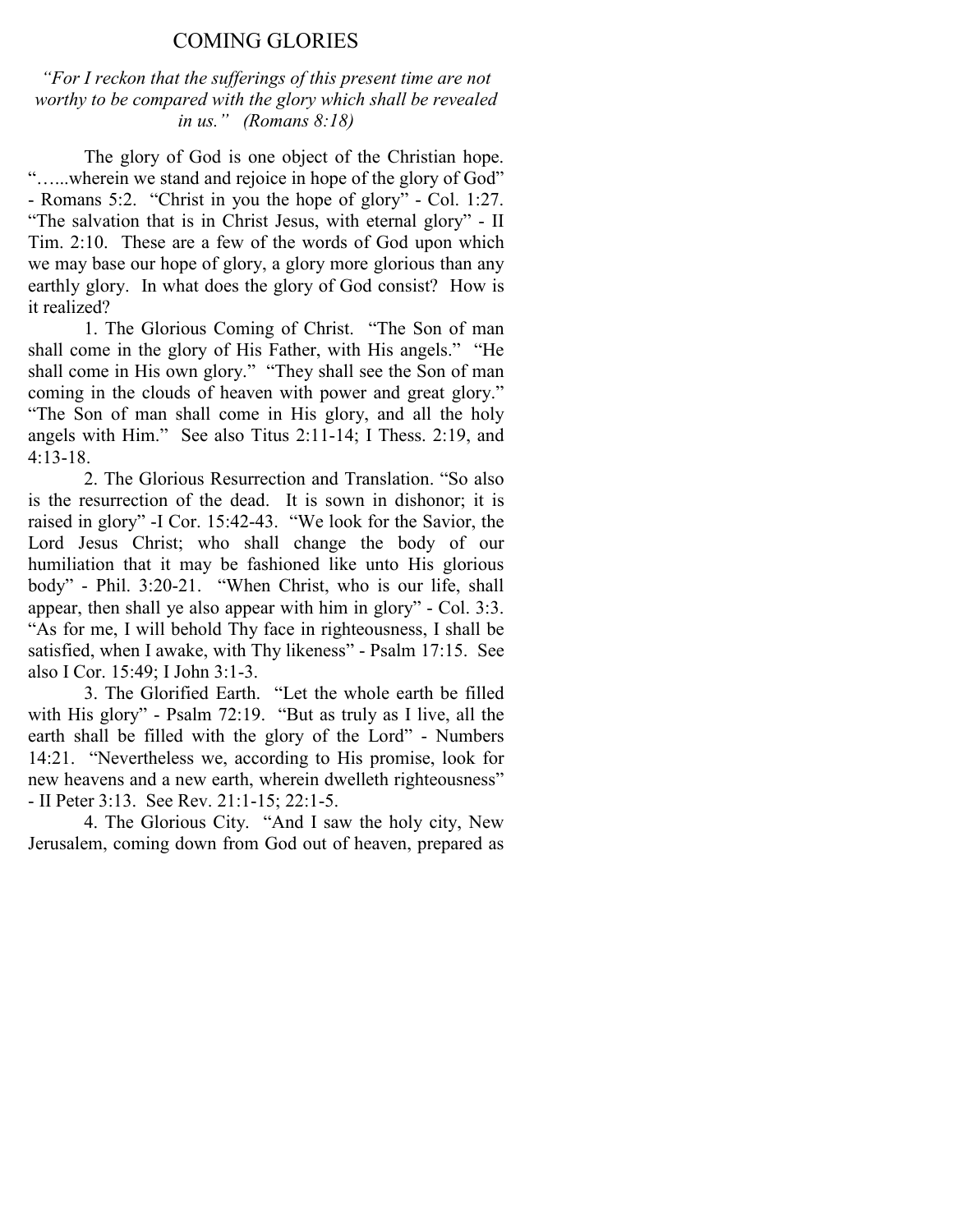a bride adorned for her husband" - Rev. 21:2. "Having the glory of God….and the city had no need of the sun…."- Rev. 21:11-23.

### There is the city in splendor sublime; O how its turrets and battlements shine! Pearls are its portals, surprising bright, Jasper its walls, and the Lamb is its light; Angels stand beck'ning us onward to share Glory unfading -- we long to be there.

5. The Glorious Reign. "If we suffer, we shall also reign with Him" - II Tim. 2:12. "And the seventh angel sounded, and there were great voices in heaven, saying, The kingdoms of this world are become the kingdom of our Lord, and of His Christ, and He shall reign forever and ever" - Rev. 11:5. See Daniel 2:44; 7:27; Luke 1:32-33; I Cor. 15:24-28.

-- W. S. Bowden

#### CHRISTMAS WITHOUT CHRIST

~~~~~~~~~~~~~~~~

Christmas without Christ to me is a dismal day. E'en the bright tinseled make-believe turns to a somber gray. There is no meaning to this season of the year, If Christ is forgotten midst its gaiety and cheer.

Christmas without Christ! The cold winter winds'd sweep down And chill the bones and squash the soul, furrow brows in frown, But the timeless, cheering story in God's faithful Word, By shepherd's and regents great, its message still is heard.

Christmas without Christ leaves a void that naught can fill. No wine, no song, no gift however great can bring a thrill As this -- "Unto you a Savior is born this day." This brings peace to sad hearts and bids joy to stay.

Christmas without Christ. Unthinkable! Yet 'tis true That some will celebrate the day, unsaved. If they knew The joy that Christ our risen Lord alone, could bring, They, too, would leave their gloom and lift glad voice to sing. Paul N. Smith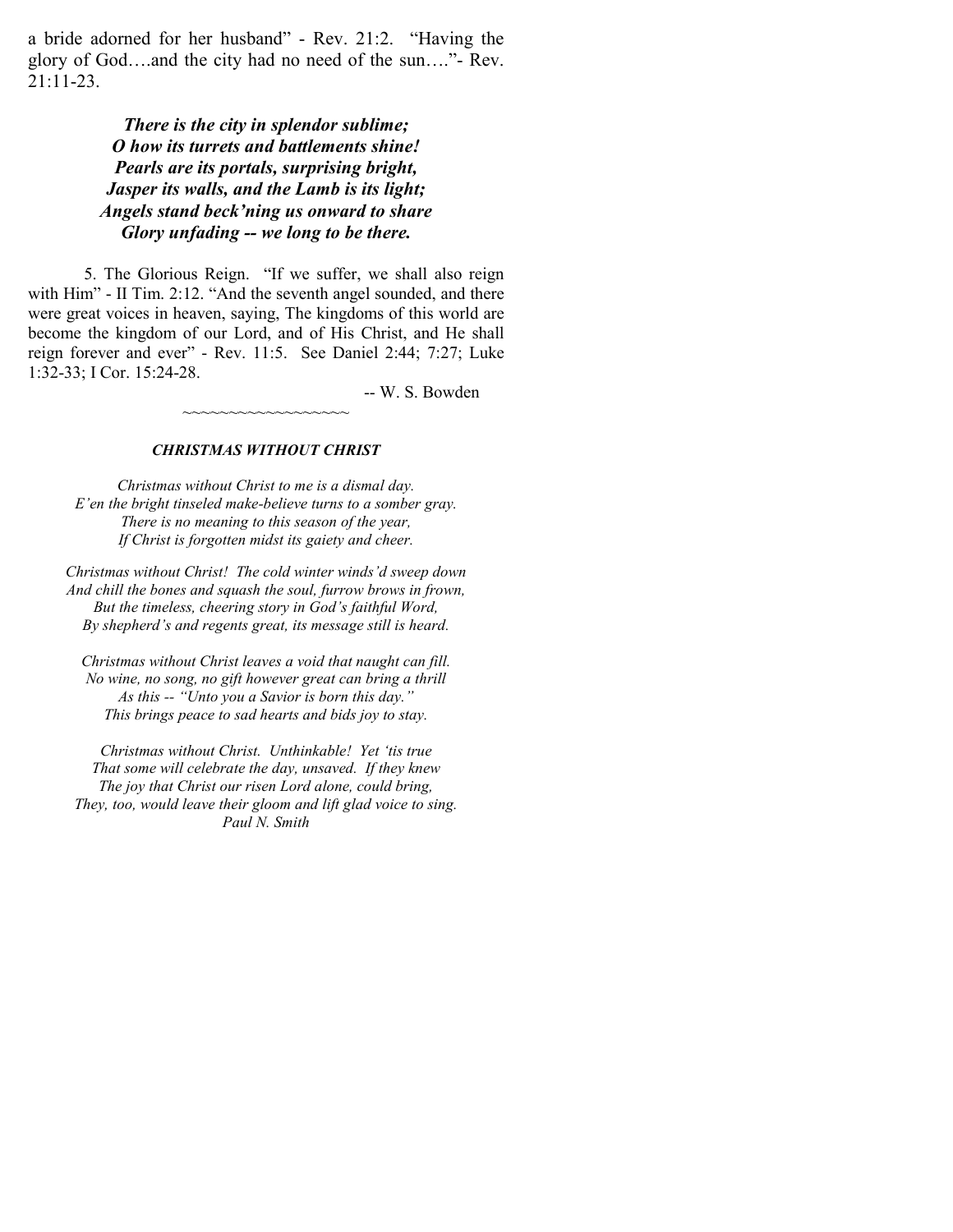### BRIGHTEST AND BEST OF THE SONS OF THE MORNING

Brightest and best of the sons of the morning, Dawn on our darkness and lend us Thine aid! Star of the East, the horizon adorning, Guide where our infant Redeemer is laid!

Cold on His cradle the dewdrops are shining; Low lies His head with the beasts of the stall; Angels adore Him in slumber reclining, Maker and Monarch and Savior of all.

Say, shall we yield Him costly devotion, Odors of Edom and offerings divine, Gems of the mountain and pearls of the ocean, Myrrh from the forest and gold from the mine?

Vainly we offer each ample oblation, Vainly with gifts would His favor secure; Richer by far is the heart's adoration, Dearer to God are the prayers of the poor.

-- Reginald Heber

ψψψψψψψψψψψψψψψψψψψψψψψψψψψ

\* "When I look back on my worries, I remember the story of the old man who said on his deathbed that he had had a lot of trouble in his life -- most of which never happened." (Winston Churchill)

- \* You cannot be envious and happy at the same time.
- \* A gossip is a fool with a keen sense of rumor.

\* When you throw mud, you are always left with dirt on your hands.

\* We will have no interest in worship if we have nothing invested.

\* It is hard to get ahead if you spend all your time getting even.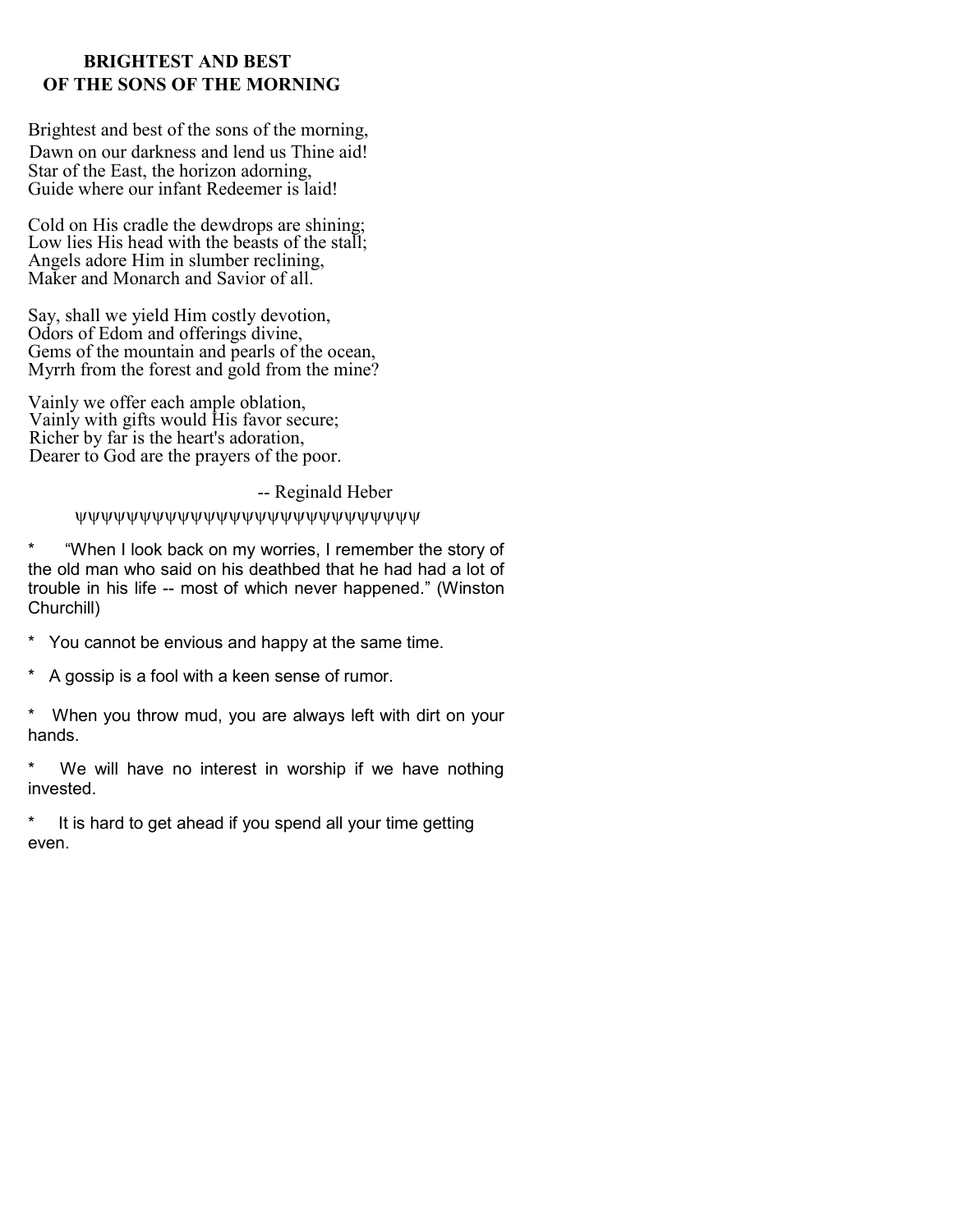# Editorial December 2009

"Behold, a virgin shall be with child, and shall bring forth a son, and they shall call his name Emmanuel, which being interpreted is, God with us." Matt. 1:24

There are a number of Names ascribed to Jesus, each indentifying Who He was and what He had come to do. Our present text specifically calls Him, Emmanuel, meaning "God with Us," and it has a marvelous personal application for our own individual lives. It is a glorious fulfillment of Isaiah 9: 6. "For unto us a child is born, unto us a son is given: and the government shall be upon his shoulder: and his name shall be called Wonderful, Counsellor, The mighty God, The everlasting Father, The Prince of Peace." Isaiah, like Matthew, also makes this passage very personal, declaring "…unto Us a child is born and unto US a son is given:…" We know that Jesus came in obedience to accomplish the overall plan and purpose of His Father, some of which will not be completed until after the Millennium. However, He also came specifically for US, and Isaiah actually offers varying degrees of that benefit. So much of the world will be concentrating just on the "babe" or the "child" that is born, but it is imperative to our spiritual growth that we do not hold Him forever in that state. Luke 2 is a record of Mary and Joseph bringing the Infant Jesus into the temple to be "presented unto the Lord." A man named Simeon, described as being "…just and devout," a man who was "waiting for the consolation of Israel: and the Holy Ghost was upon him," recognized Who He Was and what He had come to do. "And it was revealed unto him by the Holy Ghost, that he should not see death, before he had seen the Lord's Christ." Though He was only a Small Child, Simeon knew that He was "thy salvation." V. 30 Furthermore, "….Simeon blessed them, and said unto Mary his mother, Behold, this child is set for the fall and rising again of many in Israel; and for a sign which shall be spoken against; (Yea, a sword shall pierce through thy own soul also,) that the thoughts of many hearts may be revealed." Just as Simeon saw God's Plan of redemption in this "small Bundle of Glory," so we too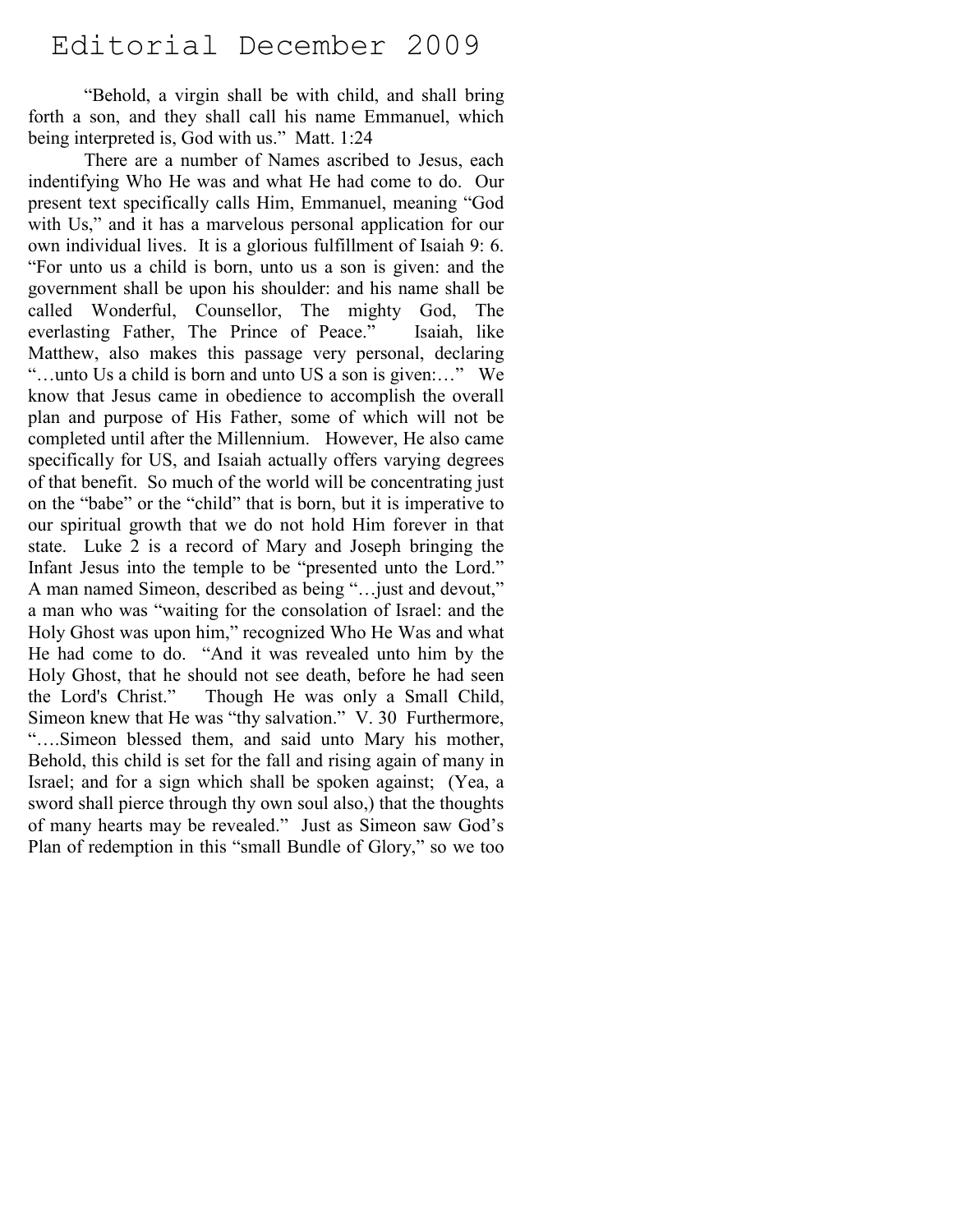must not hold Him forever as only "A Child," to be nurtured and cared for as though we were responsible for His welfare, and protection. Isaiah declared: "Unto us a son is born," a Son Who accomplished all the plan of redemption and now assumes total responsibility for US. We must own Jesus as the full grown Son, able to produce in us the same qualities of Himself, as sons of the Living God.

In addition, "the government shall be upon his shoulder:..." That is, we must surrender the "government of our own lives" unto Him, allowing Him complete freedom to direct our paths. Be it the burden of decision or difficulty, He has the Shoulder to bear them all. "His name shall be called Wonderful," and He must become the Wonder, or Miracle in all our experience. He must be unto us, The "Counsellor," the One Who gives deliberate resolve or advice, in our present day experience. He must be unto us "The mighty God, The everlasting Father, The Prince of Peace." "Unto us," carries the significance of closeness, and intimacy, and it is almost beyond human comprehension, that the Very God of the universe could come down from the throne of glory and become such a personal intricate part of my life, but so says The Scripture.

φφφφφφφφφφφφφφφφφφφφφφφφφφφφφφφφφφφφφφφφφφφφφφφφφφφφφφφφ

GH

\* Affliction is to the people of God as the pruning knife is to the vine, to prepare for greater fruitfulness.

If a trial makes us fretful and impatient, then the devil laughs and is glad.

If God numbers our hairs, will He not also number our tears?

One of the greatest evidences of God's love to those who love Him, is to send them afflictions with grace enough to bear them.

The way of the world is to praise the dead saints and persecute the living ones.

He who merits praise he never receives, is better off than he who receives praise he never merits.

God without man is still God. Man without God is nothing.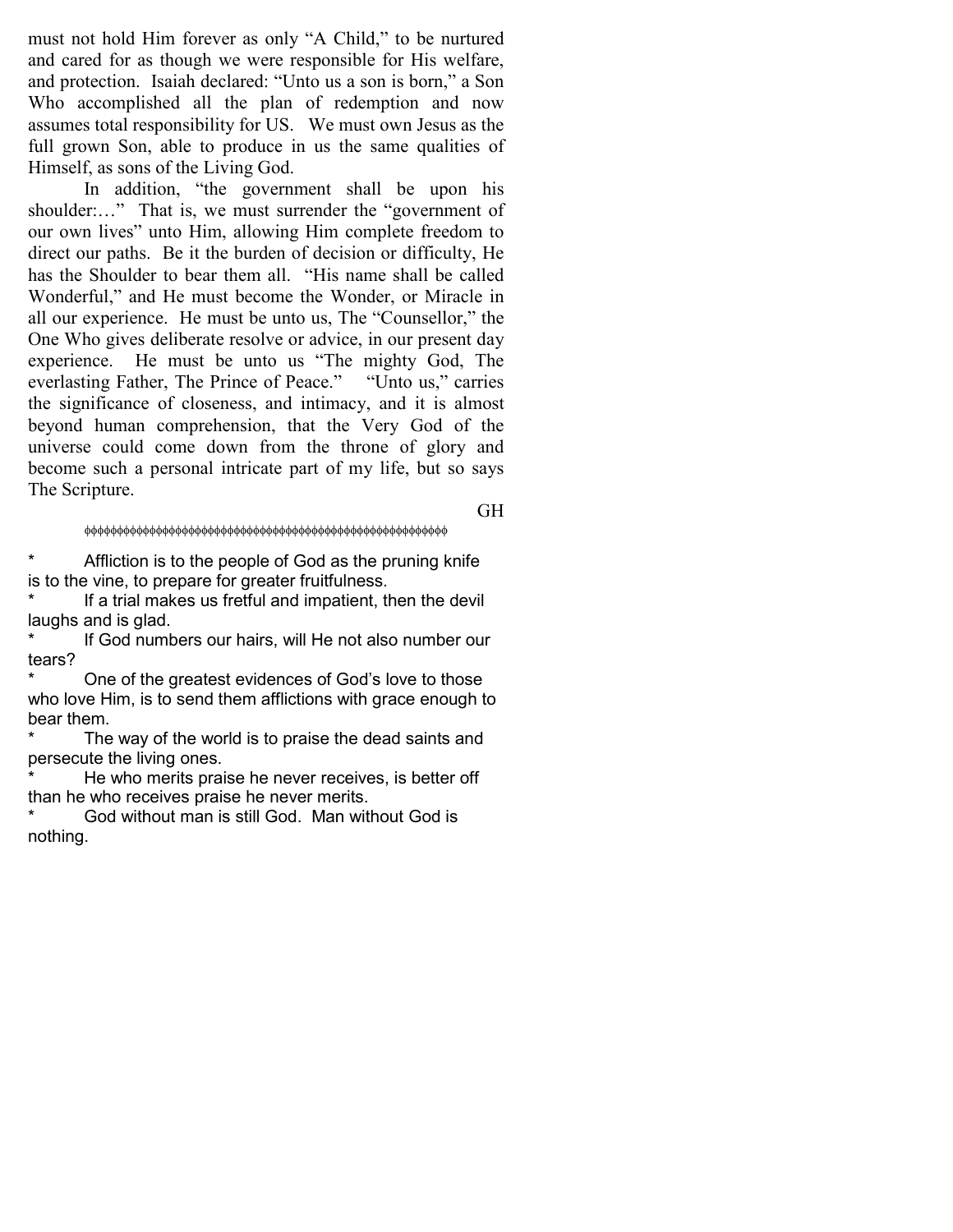## Lessons in HEBREWS Continued

Ch. 10 Concluded & Ch. 11 part one

 Fourth. Solemn warning--verses 26 to 31. This warning is not to saved people; but to enlightened folk who reject God's salvation, provided through the death and resurrection of Christ. Saved people never tread the Son of God under their feet, not count the blood of Christ an unholy thing; though they may fail God - vs. 29. All men have been sanctified provisionally by Christ's death (see verse 10); but some reject that divine provision, as did the Jews, who thus insulted the Spirit of grace. They sinned willfully; that is, they turned away from clear light and powerful Holy Ghost conviction. They were made to know that Jesus Christ was God's Son, whom He sent to redeem and save them; but they deliberately, willfully walked away from "the Light of the world." They looked for another one to come and offer himself up as a sacrifice for sins; therefore, Paul said, "There remaineth no more sacrifice for sins: - vs. 26. The scathing threats of judgment and fiery indignation and the sore punishment and vengeance mentioned here are for "adversaries" of Christ and His redemption. It is exceedingly unworthy of the love and mercy of the God of grace to ascribe them to saved folk, who lose out and backslide. The Apostle quoted Deut. 32:35, in which chapter we learn God's wrath expressed against His professed people the Jews. They had provoked Him by their unbelief and rebellion, just as they did in the time of Christ and of the early church. Similar doom awaits Christendom today, because she is apostatizing. But the judgment of God will not fall upon these who are actually born again; though some may be chastised for disobedience. If they do not judge themselves, they may be condemned with the world, and to that extent be hurt of the "second death," but never see the lake of fire. The Christ-rejecters, not backsliders, "die without mercy." Indeed it is a fearful thing to fall into the hands of the living God; but when king David unwisely numbered Israel and learned his grave mistake, he exclaimed, "I am in a great strait. Let us fall now into the hand of the Lord; for His mercies are great, and let me not fall into the hand of man" - II Sam. 24:14. Jonah expresses the spirit of legality, which would consign to hell every one whom they imagine has failed the Lord. He was displeased exceedingly and very angry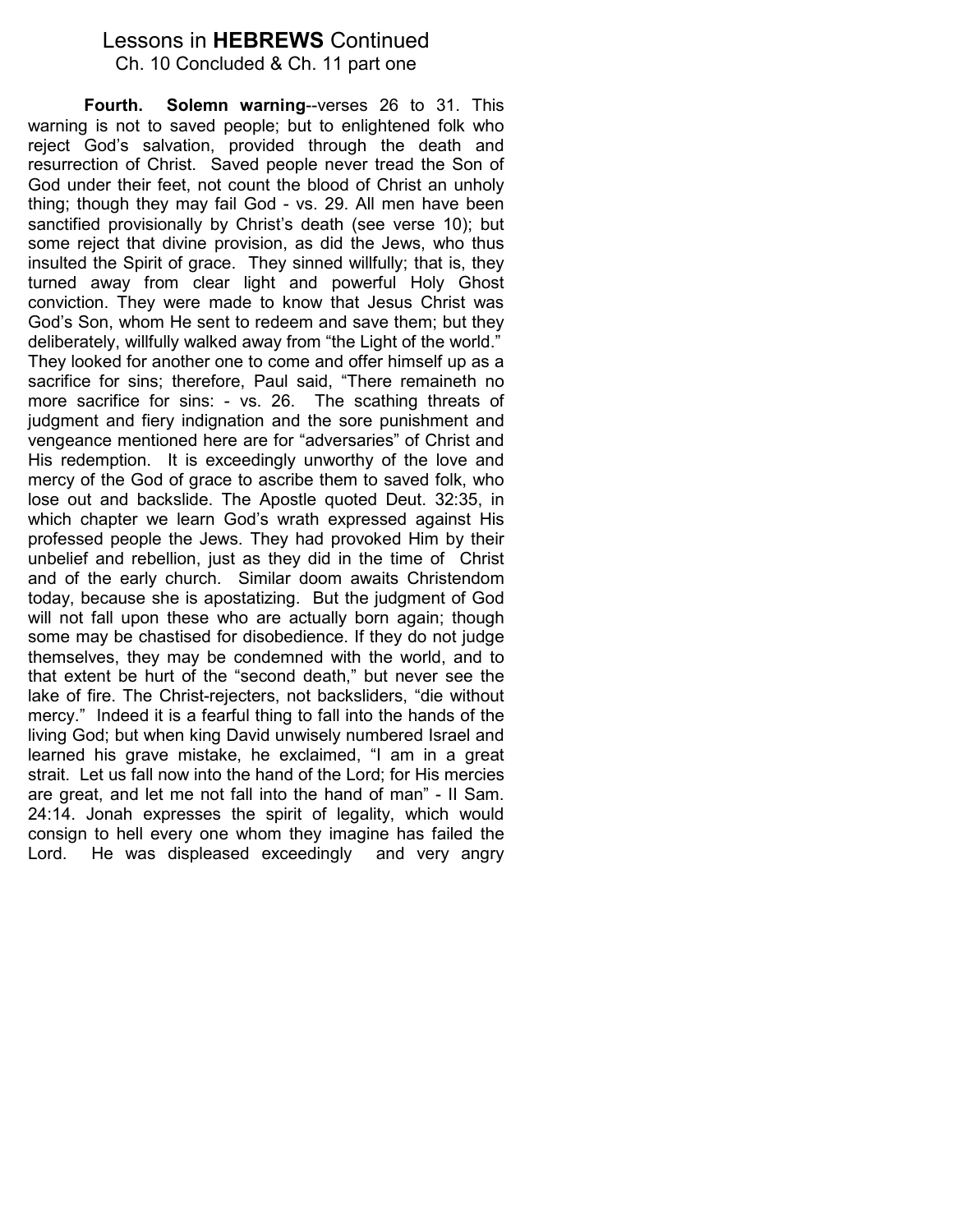because God spared Niveveh when she repented in sack-cloth and ashes. He justified his disobedience by claiming to know that God was gracious, merciful and slow to anger and of great kindness. But the Lord says, "I will render vengeance to my enemies and will reward them that hate me" - Deut. 32:41.

Fifth. Gracious Consolaation - verses 32 to 39. These eight verses comprise three striking facts -- a looking backward, a looking forward and the walk of the just. Paul reminds his Jewish brethren of the persecutions and hardships they suffered when the Holy Spirit was poured out at Jerusalem. He remembers their kindness to him during his two years imprisonment in Caesarea - Acts 24:23-27. For taking joyfully the spoiling of their goods, they should receive a better portion and an enduring substance in heaven. Spiritual possessions never fade away and never end. They abide forever. Our Kind heavenly Father also looks back, and as a remuneration for our sufferings and toil, He is preparing a future. Therefore, Paul exclaims, "Cast not away your confidence, which hath great recompense of reward" - vs. 35. God will not forget His promises to Abraham, Isaac and Jacob and to the Prophets, though blindness has happened in part to Israel for the past 19 centuries. He says to those who really believe, "Ye have need of patience, that after ye have done the will of God, ye might receive the promise," that is the return and revelation of the Son of God from heaven and their restoration to the land of Canaan. Verse 37 is a quotation from Habakkuk 2, where a unique vision is recorded, which the Apostle interprets as referring directly to Christ. He is the essential feature of the vision. It will be fulfilled by His coming.

 The phrase, "for yet a little while," is two (dispensational) days long - Comp. Hos. 6:2 with I Pet. 3:8. The church period, as an unforeseen epoch, has come in, because Israel as a nation rejected Christ. But now, that the church is about complete and the Gentile times are about fulfilled, very soon, "He that shall come will come and will not tarry." The prophet said, "The vision is for an appointed time; but at the end, it shall speak (or it hasteth and panteth toward the end), and not lie. Though it tarry (for 2520 years), wait for it; because it will surely come; it will not tarry or delay." This is also for our comfort; for our Bridegroom must come for us before He can come as King to the Jews. This is sovereign grace. Let us believe it and receive it and rejoice in hope of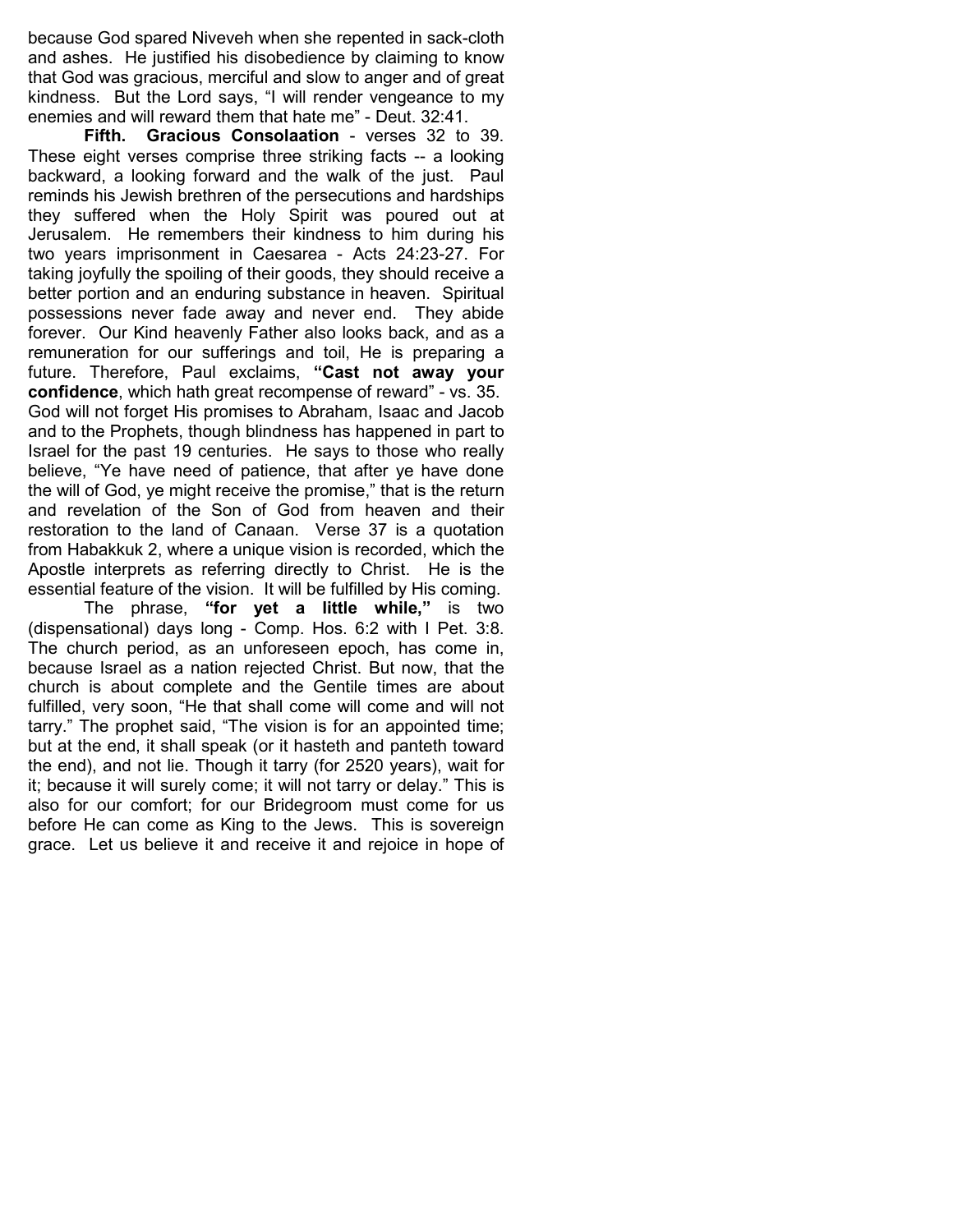the glory of God. "Now the just shall live by faith." There is scarcely a more comprehensive statement in all the Bible than this. A minor prophet uttered it first - Hab. 2:4. Then Paul, who grasped its deep and full meaning, quoted it three times. It crowns the doorway of his illimitable treatise on the Exodus of the sons of God - Rom. 1:17. It slaps legality in the face on Gal. 3:11, and hushes its cold, stern voice forever. Finally, it graces Israel's exit from this age to the next, and our exit from earth to heaven. Hallelujah! Living by faith does not mean only that preachers should live without a stipulated salary; but it means that all saved folk should live as they began to live, i.e., by faith in God and His Word.

 "Man shall not live by bread alone, but by every word that proceeded out of the mouth o God" - Deut. 8:3 and Matt. 4:4. Our entire career should be one of simple trust in the Lord, not only for spiritual things, but equally for material things. They who live by faith are not so likely to be cumbered with "excess baggage." Multiplied troubles and tangles will be missed. When gazing one day into an Oregon sky, the Holy Spirit flashed over my thirsty spirit the meaning and content of this verse, which I have since been experiencing with exquisite delight and unbounded profit. By grace through faith I was saved. By grace through faith I now live. By grace through faith I shall be translated. "But If any man draw back, my soul shall have no pleasure in him" In at least two other places, we read that God has a soul - Judg. 10:16 and Job 23:13. It speaks of life. Paul does not here speak of drawing back from an actual experience of salvation, but from light, or conviction, as verses 26 to 31 clearly prove. He says, "We are not of those;" we who are saved are of another company altogether. "We believe to the saving of the soul." We do not stop with an intellectual assent that Christ died for sinners. We do not simply take a stand for Christ; but we believe with the heart that Christ died for us. Yes, more. I bring it right home to myself. I am the sinner who needs a Savior, and I believe that Jesus died for me and that He is the only one who can save me. I believe with all of my heart that Jesus Christ died for my sins and was buried and that He was raised for my justification.

 This point needs to be emphasized; for the modern converting machine that induces men to take a stand for Christ, as one nation would persuade others by argument to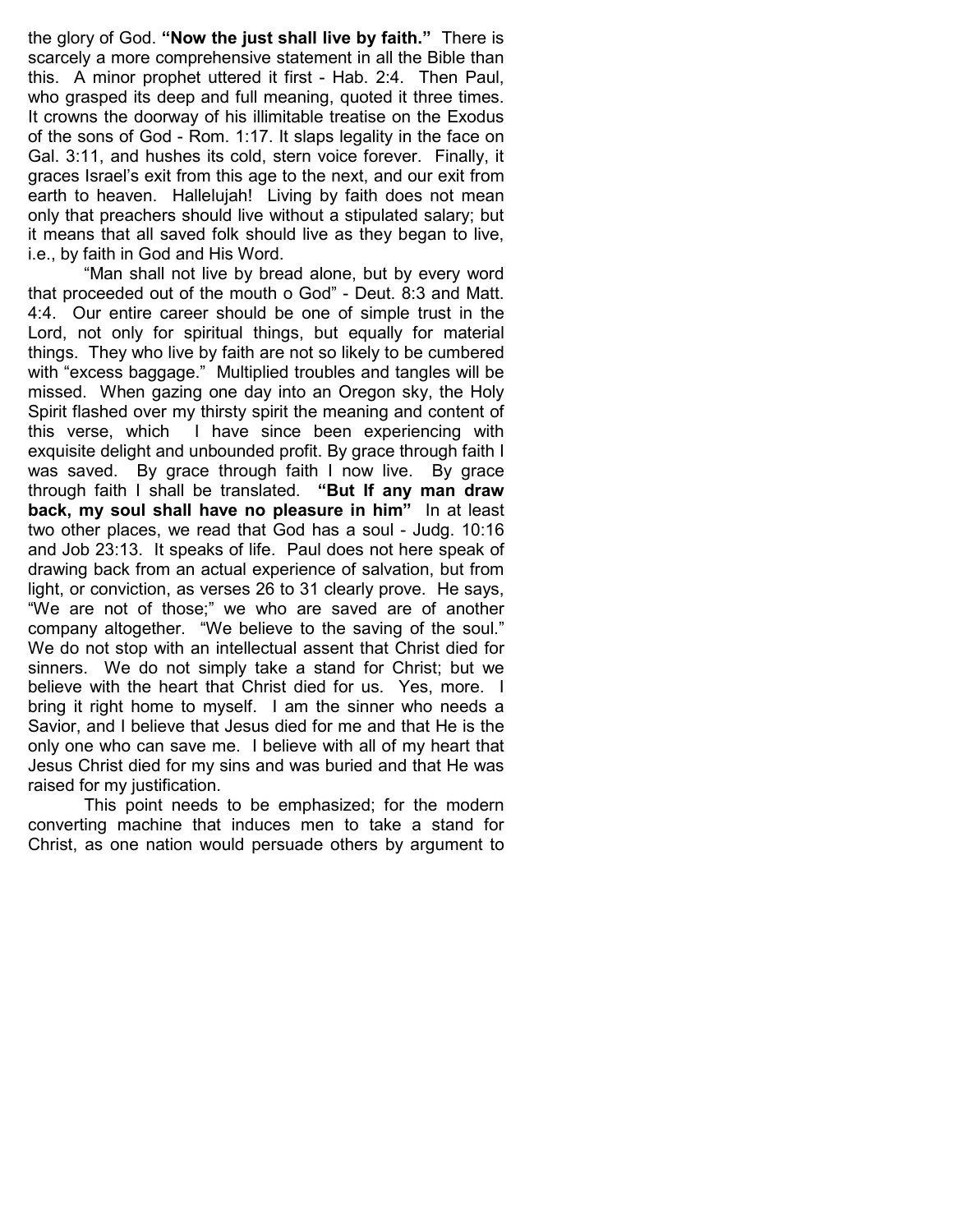take a stand for its own, is misleading and disappointing. God does not save sinners by military tactics, but by faith in the atoning blood of Christ. Observe under the old covenant, how invariably forgiveness was presaged by sacrifices and offerings. The typical way to God was a blood-sprinkled way. And so it is today. Let us never get away from Rom. 5:6 to11, which safeguards against shallow conversions. We conclude with Rom. 10: 8-13. "But what saith it? The word is nigh thee, even in thy mouth and in thy heart; that is the word of faith which we preach, that if thou shalt confess with thy mouth the Lord Jesus and shalt believe in thine heart that God hath raised Him from the dead, thou shalt be saved: for with the heart man believeth unto righteousness, and with the mouth confession is made unto salvation; for the Scripture saith, Whosoever believeth on Him shall not be ashamed. For there is no difference between the Jew and the Greek; for the same Lord overall is rich unto all that call upon Him; for whosoever calleth upon the name of the Lord shall be saved."

ωωωωωωωωωωωωωωωωωωωωωωωωωωωωωωωωωωωωωωωωωωωωωωωωω

### "FOR THE JOY SET BEFORE HIM"

 Oh, my Savior left heaven to dwell here below; The Son became Servant, my suffering to know, Despised and rejected; He bore all my shame; The Man of great sorrows was God's perfect Lamb.

 "Father, if You be willing, take this cup from me," He wept as he cried out in Gethsemane. He sweat drops of blood as He knelt and prayed, "Not my will, but Thine, Lord, for I will obey."

 So let us run with patience the race here below; Keep looking to Jesus; your eyes on the goal. Lay aside every weight and keep running the race; For it's not by our works, it is all by His grace!

-- Vicky Moots

ωωωωωωωωωωωωωωωωωωωωωωωωωωωωωω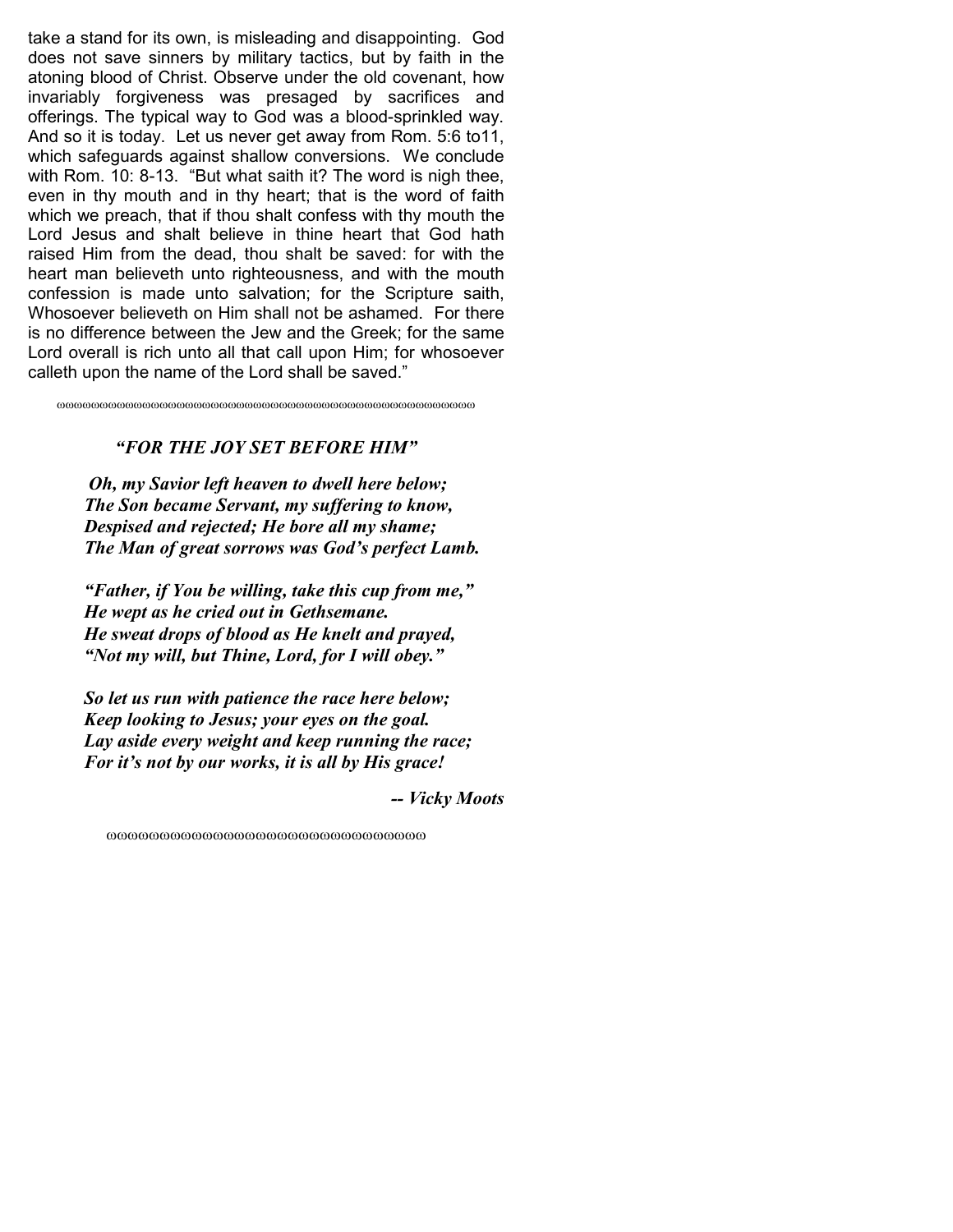### THE CLOUD OF WITNESSES CHAPTER 11

"Now faith is the substance of things hoped for, the evidence of things not seen" - Vs. 1. The great place, power and fruitage of faith is set forth in this chapter. The faith of God made the promised future things so real to the Old Testament saints, that it was substance to them, as if they were enjoying those future blessings. Faith was the only evidence that they should possess them some time; but it was sufficient. Faith was the root of their blessings, and their conduct was the fruit of their faith. This is therefore a marvelous portion on faith. "For by it the elders obtained a good report." That was the chief thing they received, a good report of what they accomplished through faith. Sixteen elders are expressly named in this chapter. We call them the worthies of faith in the hall of fame. Sarah and Rahab are also included in the number. Each of these 16 characters stands for a certain pronounced fundamental truth, which makes the chapter exceedingly precious and valuable, indeed indispensable. Abel and Enoch extend typically from the first to the second advents of Christ, from the cross to the crown. These 16 personages cover a period of 3,000 years. From Abel to Enoch is approximately 1,000 years. From Enoch to Abraham is another 1,000 years; and from Abraham to Samuel is still another 1,000 years. Abel is the first mentioned and Samuel is the last. Abel as the Prophet whose words never fell to the ground, never failed to be effective. He also typifies Christ as High Priest.

"Thru faith we understand" - vs. 6. That is no small saying. We can understand God's things, spiritual things, only by faith. If we try to grasp divine truth with our heads without faith in the Holy Spirit's illumination, we get nowhere. The Scriptures speak of seven different mysteries, which cannot be solved by human logic, or learning. The Great Teacher must open our minds and open unto us the Word - Luke 24:32, 45. In Ch. 1:3 we read that God "made the worlds," or framed the ages by His Son. Here we read, that "by faith we understand that the ages were framed by the Word of God." My mother taught me that God made the world out of nothing; and I believed her. The modernist claims that created things sprung from an embryo, and man from a monkey. Well, who made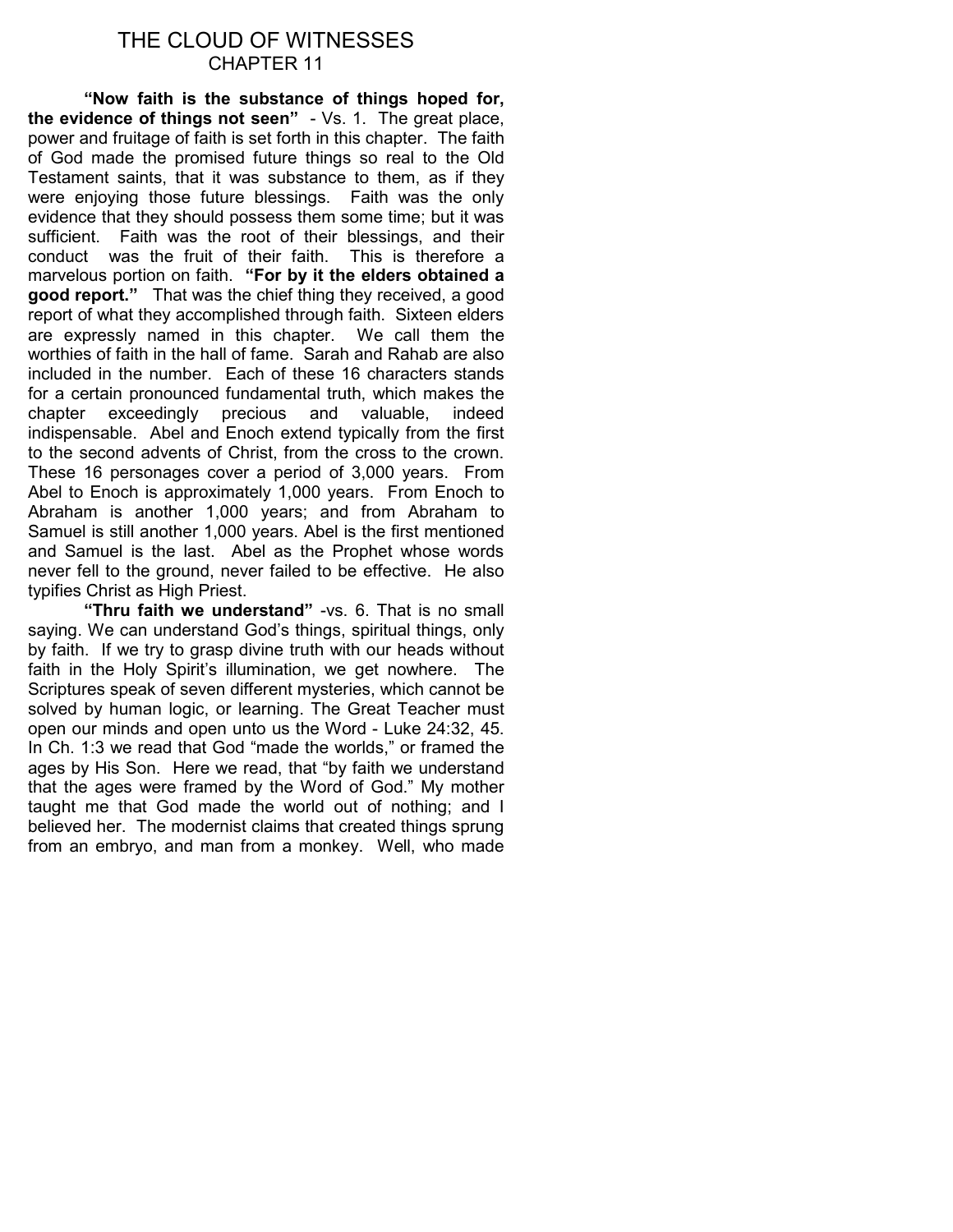the embryo? Who made the monkey? Who created the infinitesimal something from which the world evolved? Thank God! He is the First, and He is the first cause. Men have no faith; and of course they understand nothing. We believe God's Word, and we have a clear understanding, "so that things which are seen were not made of things which do appear." No, they were made out of nothing. God spoke them into existence by His own powerful Word.

### Their Distinctive Place

ABEL, the true offerer is to the front. Redemption is the basis of God's plan of salvation. Abel stands for redemption at the portals of the Old Testament and of the human race. Two religious lines are set before us in sharp contrast, represented by Abel and Cain. The latter brought of the fruit of the ground an offering to the Lord, the results of his own efforts. He headed the line of the religions of works, or self-effort. There was no blood in his cabbage and turnips. He refused to admit that he was a sinner and deserved to die, as his parents had taught him. He tried to worship God without bringing a sin-offering as a necessary basis of worship, and without the forgiveness of his sins. He murdered his brother Abel, which proved that he was a sinner and typically a Christrejector. There is no salvation for anyone of the Cain line. "Abel brought of the firstlings of his flock and of the fat thereof; and the Lord had respect unto Abel and to his offering" - Gen. 4:4. God paid no regard to Cain and his offering. Abel's offering was a real sacrifice. It foreshadowed Jesus Christ, the one only sacrifice that God could accept. Abel acknowledged by his offering that he was a transgressor by practice and sinful by nature, and that he deserved to die, which he admitted by slaying a lamb in his own stead. Christ bore his sins. He died in the death of Christ. "By faith," he offered, "by which he obtained witness that he was righteous." Christian Science (falsely so-called), Unity and all kindred cults are in the Cain line; for they deny and decry the sacrificial death of Jesus Christ. We cannot be too emphatic in maintaining a clean cut and pronounced distinction between these two lines. They are as different as God and Satan; for God is the Author of the blood atonement and Satan is the author of the bloodless and devilish theory.

ENOCH the full overcomer. "By faith Enoch was translated." In His wondrous plan, God swept across the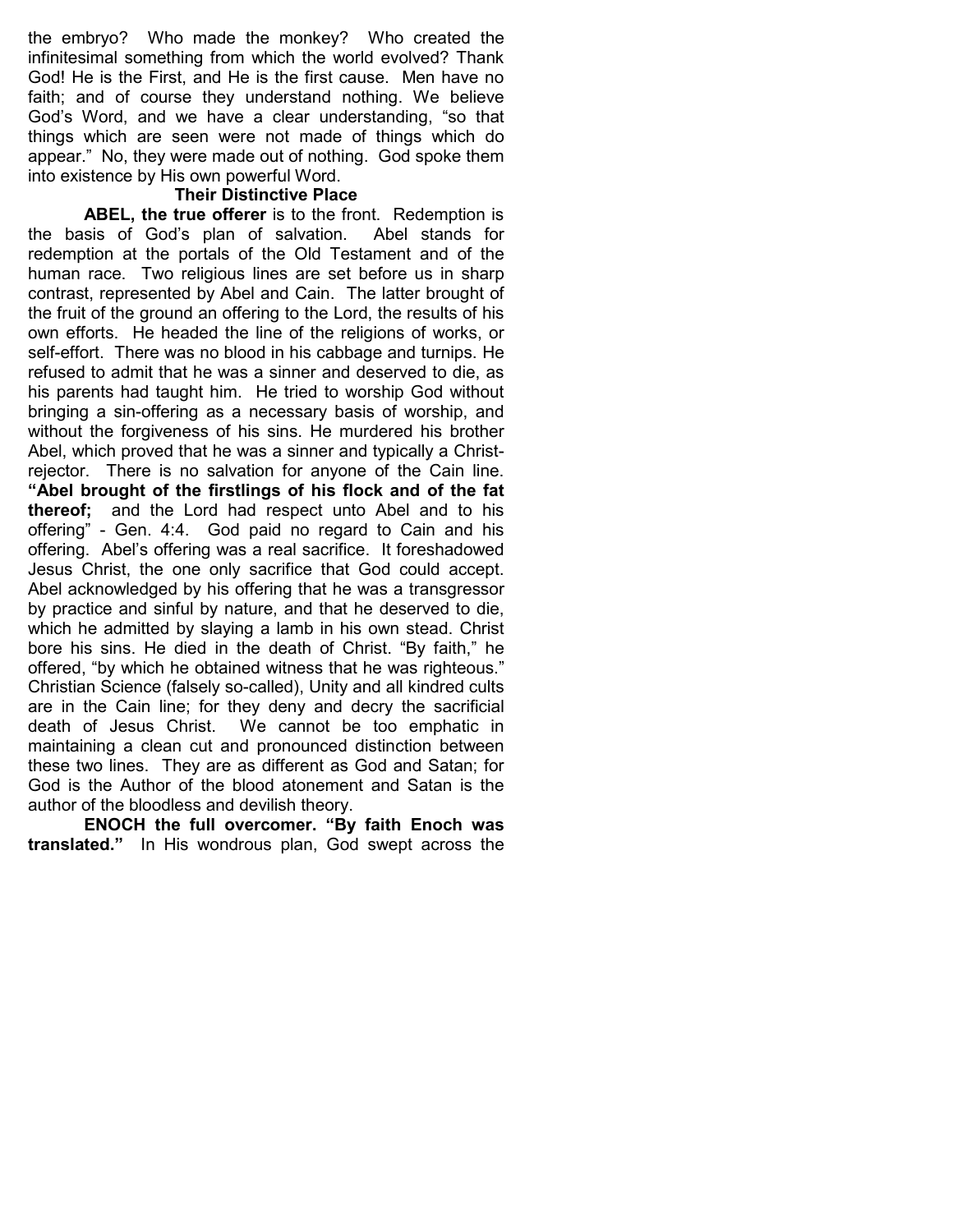ages and saw a company of people taken to heaven without dying, of which His Son should be the glorified Head. Therefore, He sovereignly chose to translate Enoch, that he should not see death. He was not translated because he lived better than his righteous contemporaries; but because he accepted God's offer to thus favor him. He pleased the Lord by his walk of faith and by his persistent hope of being caught up. Search out the seven facts in Enoch's career here, in Gen. 5 and in Jude. Enoch was a full-fledged believer and a prophet. He seemed to see the bride company coming with the Lord. Verse 6 of our lesson teaches that faith in God's Word is the controlling feature of an overcoming life. No matter how religious and active a person may be, if he does not believe and conform to the Scriptures, God is not pleased with him; "for whatsoever is not of faith is sin" - Rom. 14:23. "The just shall live by faith" - Ch. 10:38.

(Continued in next issue)

~~~~~~~~~~~~~~~~~

#### ONE DAY TO LIVE

~~~~~~~~~~~~~~

 Had I but this one day to live, One day to love, one day to give, One day to work and watch and raise My voice to God in joyous praise, One day to succor those in need, Pour healing balm on hearts that bleed, Or wipe tears from sorrow's face, And hearten those in sad disgrace -- I'd spend, O God, much time with Thee That Thou might'st plan my day for me. Most earnestly I'd seek to know The way that Thou would'st have me go, For Thou alone canst see the heart -- Thou knowest man's most inward part.

-- Alice M. Muir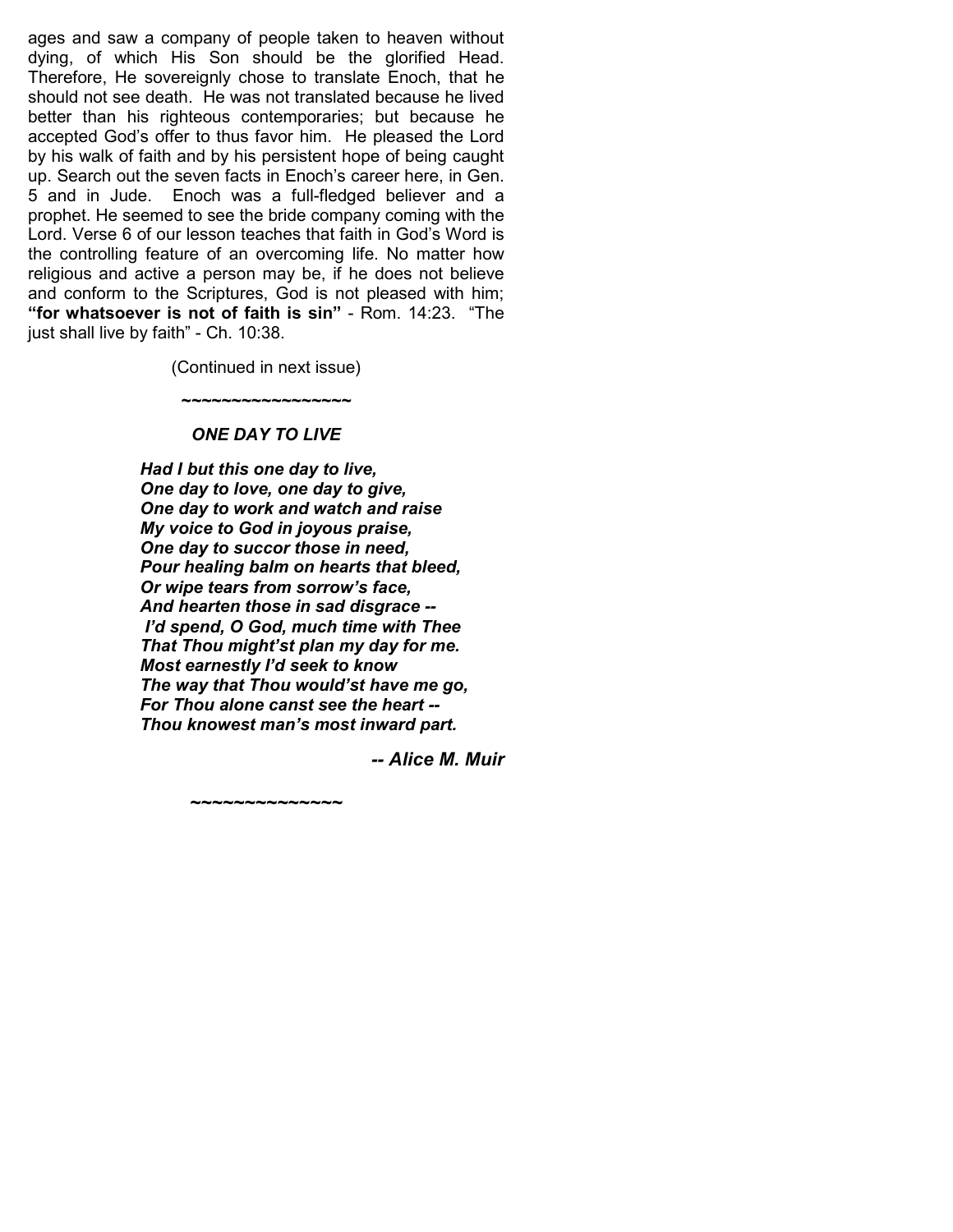### Our Benefit's In Christ Jesus Ty Robinson

"But I fear, lest by any means, as the serpent beguiled Eve through his subtilty, so your minds should be corrupted from the simplicity that is in Christ." 2 Cor. 11:3

Seventy-four of seventy-seven Bible verses, containing the phrase "in Christ," are found in Paul's gospel! "In the Lord" is used forty-six times, and Paul records forty-two of them. The apostle writes "in Jesus" six of the seven times this statement is found in the New Testament. Many of these verses are associated with the benefits we have in Jesus Christ.

The key to begin our journey, and thus enjoy these benefits in Christ Jesus, is to first understand the importance of the little word "in." Pastor D. E. Hill noted this in his Bible, writing: "...the most vital word of all is "in," expressing the absolute impossibility of ever being, or ever doing anything in the light of eternity until we are in Him, and He in us, the Bible declaring: "..if any man be in Christ, he is a new creature:..." 2 Cor. 5:17. Thus, to have any benefits at all in Christ Jesus, we first must accept Him into our hearts, as our own personal Saviour. The Philippian' jailor asked Paul and Silas: "Sirs, what must I do to be saved? And they said, Believe on the Lord Jesus Christ, and thou shalt be saved, and thy house" Acts 16:30,31. Gaining salvation is just that simple, and is a part of "...the simplicity that is in Christ.." Peter, speaking before the Sanhedrin council in Acts 4, told of miracles done in the name of Jesus Christ, stating: "Neither is there salvation in any other: for there is none other name under heaven given among men, whereby we must be saved." V. 12. Paul likewise wrote in Romans 9:9 "....if thou shalt confess with thy mouth the Lord Jesus, and shalt believe in thine heart that God hath raised him from the dead, thou shalt be saved." The apostle for this Church Age further instructs us: "For all have sinned, and come short of the glory of God; Being justified freely by his grace through the redemption that is in Christ Jesus: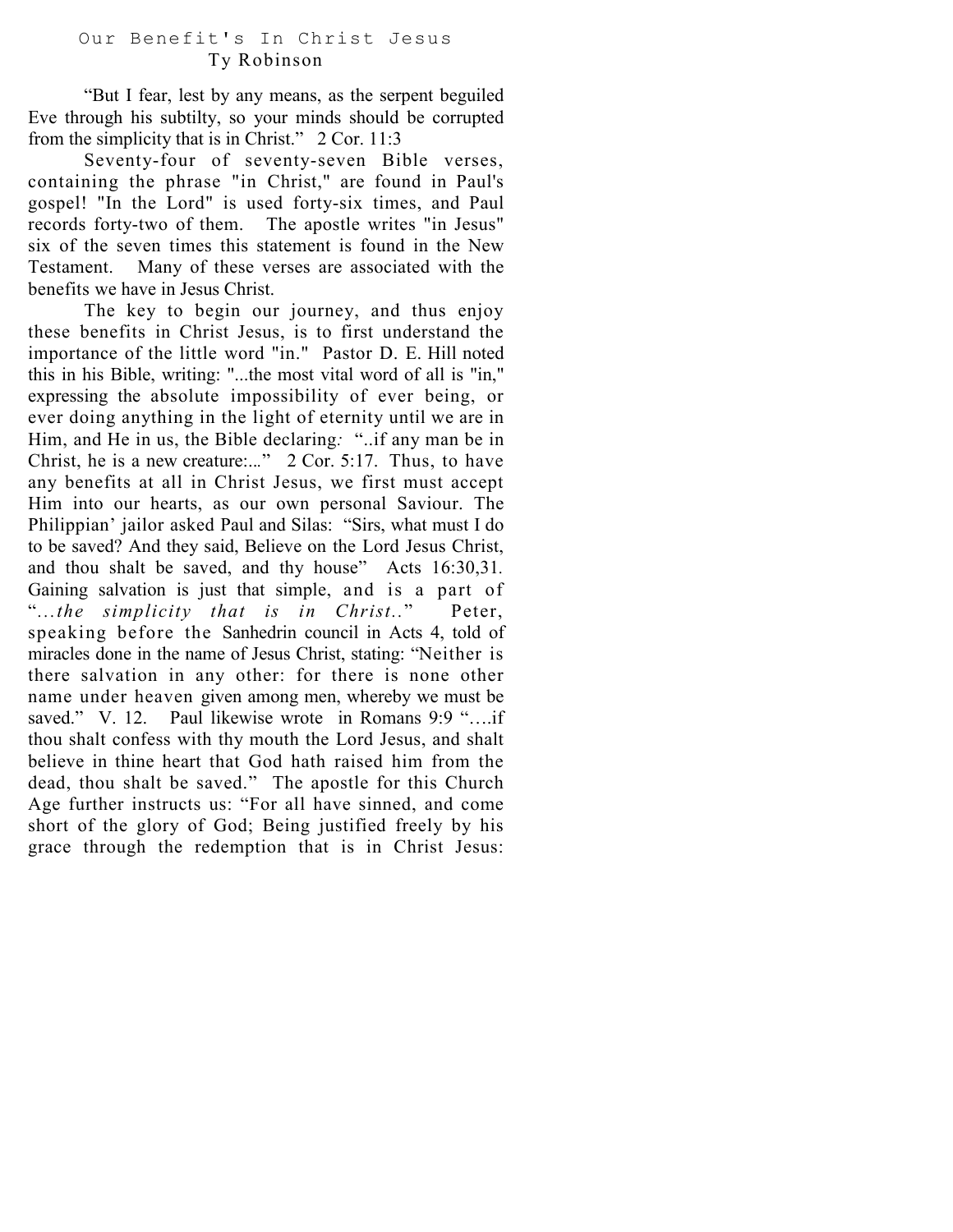Whom God hath set forth to be a propitiation through faith in his blood, ….To declare, I say, at this time his righteousness: that he might be just, and the justifier of him which believeth in Jesus. Rom. 3:25-26

 The experience of being born again, accepting Jesus Christ into our own individual hearts, is the beginning of a "benefit package" that really has no end! We discover initially that we "...are all the children of God by faith in Christ Jesus..." (Gal. 3:26) Rom.8:1,2 shouts loudly, "There is therefore now no condemnation to them which are in Christ Jesus,..." because ".... the law of the Spirit of life in Christ Jesus hath made me free from the law of sin and death....", while II Cor. 5:17 asserts: "Therefore if any man be in Christ, he is a new creature: old things are passed away; behold, all things are become new." Additionally, the very moment we are saved, we should begin to realize that our benefit package contains some specific gifts of God. Rom. 6:23 notes that ...the wages of sin is death; but the Gift of God is eternal life through Jesus Christ our Lord." Thus eternal life is a free gift to those who are in Christ, bought, and fully paid for, by the precious shed blood of Jesus on the cross.

Eph. 2 further defines God's gifts. "But God, who is rich in mercy, for his great love wherewith he loved us, …..hath quickened us together with Christ, (by grace ye are saved;) And hath raised us up together, and made us sit together in heavenly places in Christ Jesus: That in the ages to come he might shew the exceeding riches of his grace in his kindness toward us through Christ Jesus. For by grace are ye saved through faith; and that not of yourselves: it is the gift of God: Not of works, lest any man should boast. For we are his workmanship, created in Christ Jesus unto good works,…." V. 2-10 Verse 6 and 8 plainly express the fact that even the faith we need to believe in Christ Jesus, is also a gift of God. I Tim. 1:14 also unfolds God's Gifts as "….the grace of our Lord was exceeding abundant with faith and love which is in Christ Jesus, and Paul's declaration in Romans 8 concludes that nothing "....shall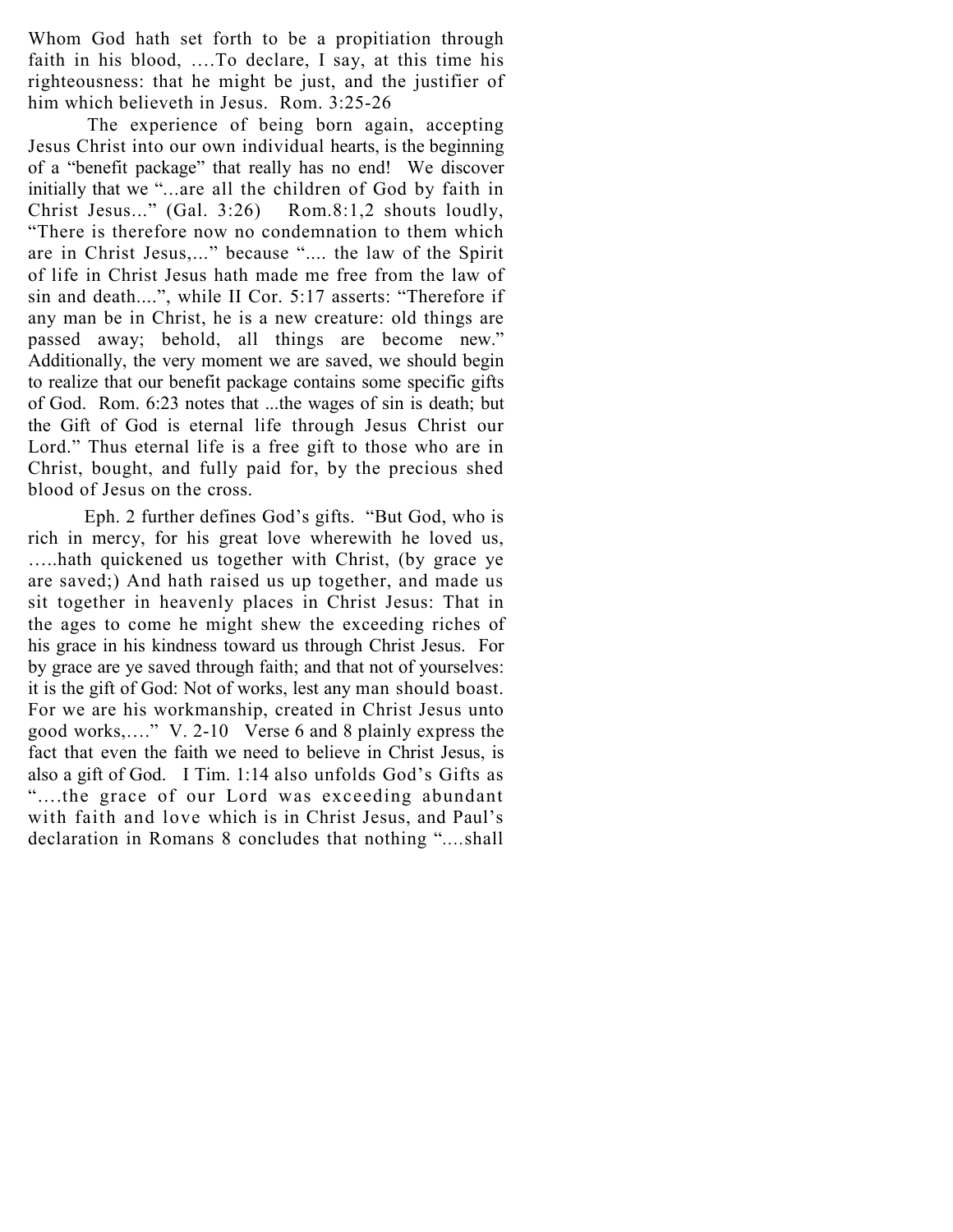be able to separate us from the love of God, which is in Christ Jesus our Lord." Rom. 8:35-39

Rom. 8:31-32 describe additional gifts, stating: "If God be for us, who can be against us? He that spared not his own Son, but delivered him up for us all, how shall he not with him also freely give us all things?" In other words, since God is for us, He gave us the greatest gift of all, His only begotten Son, and in Christ Jesus He also has freely given us ALL THINGS! Paul expresses the same glorious truth in Eph. 1:3 "Blessed be the God and Father of our Lord Jesus Christ, who bath blessed us with all spiritual blessings in heavenly places in Christ:....". Sheer glory awaits us as we wrap our minds around these benefits!

There are many other options in God's benefit package in Christ, should we choose to receive them. These choices require different degrees of commitment unto our Lord and Saviour Jesus Christ. The purpose of all these gifts is to enable us to "...grow up into him in all things..". Eph. 4.15. This text, among many others, reveals several levels of growth of the sons of God, who are in Christ Jesus. Newborn believers are infants, "…babes in Christ". 1 Cor. 3:1 Rom. 8:16,17 outlines precise differences in the development of the children of God, as Paul makes reference to "…..children, then heirs; heirs of God, and joint-heirs with Christ; if so be that we suffer with him, that we may be also glorified together." Joint-heirs with Christ describe full grown mature sons of God who take full advantage of all things freely given them by God because of their faith in Christ, as noted in Rom. 8:32 above. We might not consider "suffering" a gift, but it is most assuredly a requirement of reigning with Him as a joint-heir, as His Bride. This is explained further in II Tim. 2:12 . "If we suffer, we shall also reign with him:...."

Achieving the "joint-heirship" level of growth in Christ Jesus, requires super natural help, and power, which can only come from receiving the Gift of the Holy Ghost. He is the All-important optional gift of God in Christ Jesus, that all full overcomers must receive. Jesus promise to the disciples in Acts 1:8, is also for us. "But ye shall receive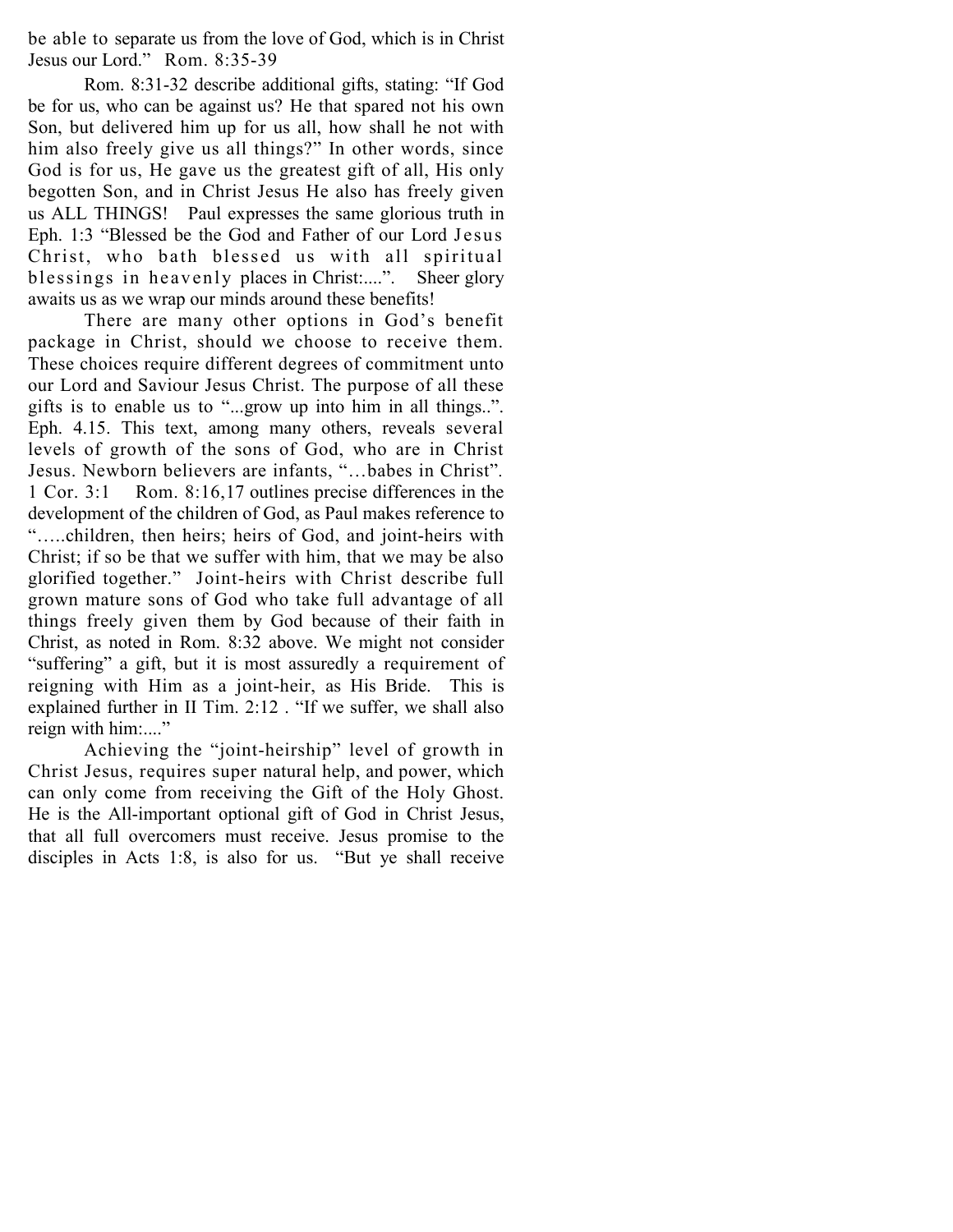power, after that the Holy Ghost is come upon you:..." . He was speaking of spiritual power, the kind of power that makes one strong in the Lord, and in the power of His might, (Eph. 6.10) the power that takes "...the beggar from the dunghill, to set them among princes, to make them inherit the throne of glory:...". 1 Sam. 2:8. Simply stated, it takes the help, and power of the Holy Ghost to take a believer in Christ, from immaturity, to the full grown level of overcoming necessary, to be a joint-heir, and part of the Bride of Christ!

Additionally, Jesus told His disciples several other benefits (if you will), of why it was important to receive the gift of the Holy Ghost. First, He noted that the Holy Ghost was indeed a gift. John 14:16 "And I will pray the Father, and he shall give you another Comforter, that he may abide with you for ever,....". He further instructs them that The Holy Ghost is "a comforter," a fact which is repeated in John 14:26. "But the Comforter, which is the Holy Ghost, whom the Father will send in my name, he shall teach you all things, and bring all things to your remembrance, whatsoever I have said unto you." This marvelous statement includes two more glorious benefits for us. (1) The Holy Ghost will teach you all things, and (2) will bring all things to your remembrance, meaning whatsoever things were said in the Word of God. An interesting study shows that more than two hundred scriptures use the phrase "all things," and many of them are specifically found in Christ Jesus. Rom. 11:36 makes this summation. "For of him, and through him, and to him, are all things, to whom be glory forever. Amen." Jesus also describes the Holy Ghost as The Comforter two more times, here in John. "But when the Comforter is come, whom I will send unto you from the Father, even the Spirit of truth, which proceedeth from the Father, he shall testify of me ..." John 15:26. "Nevertheless I tell you the truth; It is expedient for you that I go away. for if I go not away, the Comforter will not come unto you, but if I depart, I will send him unto you." John 16:7 Both of these citations emphasize truth. Ephesians 4:2 adds: "...the truth is in Jesus." John 15:26 is only the first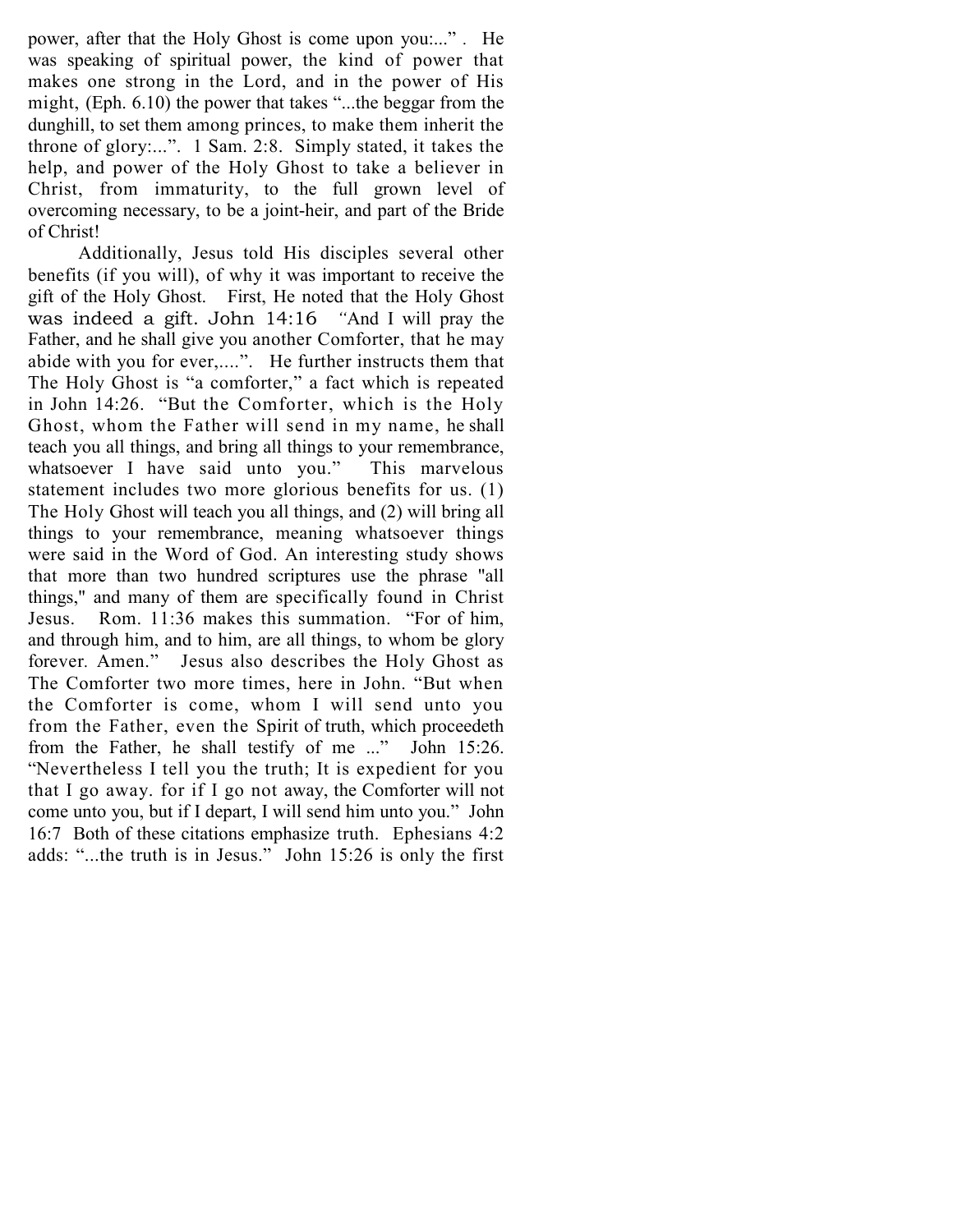of three verses, wherein Jesus Himself called The Holy Ghost, the Spirit of Truth. John 14:17 plainly informs us that He is the Comforter, "Even the Spirit of truth; whom the world cannot receive,…". John 16:3 introduces Him as The Spirit of truth Who "….will guide you into all truth: for he shall not speak of himself; but whatsoever he shall hear, that shall he speak: and he will show you things to come." What a benefit the Holy Ghost, the Comforter, the Spirit of Truth is, whose duties include guiding us into all truth, that we may fully know The Word of God, in the deepest and most intimate way; in order to apprehend Jesus! We can understand for ourselves, "...the simplicity that is in Christ;..."  $(2 \text{ Cor. } 11:3)$ ; "...the grace that is in Christ Jesus,..." (2 Tim. 2:1); "...the redemption that is in Christ Jesus..." (Rom. 3:24) and indeed, all our benefits in Jesus Christ.

Another great benefit of receiving the Holy Ghost is found in Rom. 8:26-27. "Likewise the Spirit also helpeth our infirmities: for we know not what we should pray for as we ought:….And he that searcheth the hearts knoweth what is the mind of the Spirit,….". "He that searcheth the hearts..." is, none other than our Lord and Saviour Jesus Christ. Jer. 17:10 and Rev. 2:23.

I Cor. 12-14 enumerate nine gifts of the Holy Ghost, given as additional benefits to the Spirit filled believer, and give instruction concerning them. The nine-fold fruit of the Spirit is found in Gal. 5:22. 23.

The above scriptures allude to one more function of the Holy Ghost, which is His most important mission during this Church Age, as He must identify those in Christ, possessing the greatest desire to achieve God's best. These are willing to follow Him through "thick and thin" as He leads them "… into all truth." They have said in their hearts, like Rebekah of old, "I will go," and are willing by faith to trust God for everything, anything, and all things; especially those things which seem impossible. These race course runners rely on the power of the Holy Ghost to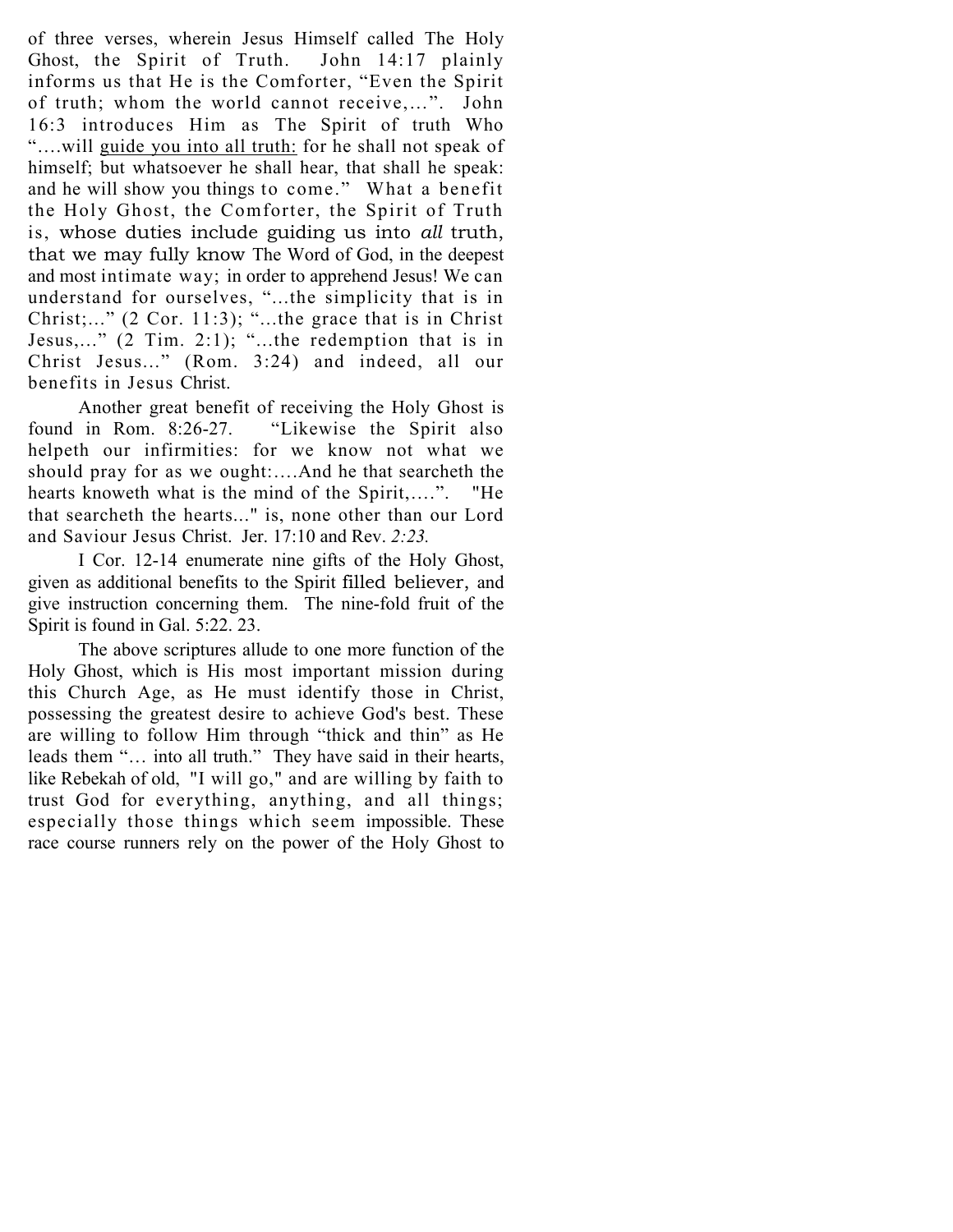enable them to "...press toward the mark for the prize of the high calling of God in Christ Jesus..." Phil. 3:14. Such Saints will be "...the joint-heirs with Christ...," mentioned previously, (Rom. 8:17) who are known also as the Bride of Christ, the one's who "...hath made herself ready..". as noted in Rev. 19:7. How did she get ready to be the Bride of Christ? By availing herself of all things, all the benefits found in Christ!

The benefit package, we have in Christ Jesus, would not be complete without mentioning His retirement program, which is literally, out of this world! We are fully vested in it the very second we ask Jesus into our heart. Such a program has already been mentioned in Eph. 2-6, where all believers are seen, provisionally seated in the heavens in Christ. Rev. 4:6-8 describes one group "and in the midst of the throne, and round about the throne.." These, known as the Bride of Christ, will reign con-jointly with Him, as noted in II Tim. 2:12 Rev. 7:9-17 describes another group of Saints in Christ before the throne, and this assembly is innumerable, called a great multitude in verse 9. This vast collection of Saints consists of those from this Church Age who have not taken full advantage of all of the benefits found in Christ Jesus as the full overcomers have done.

Now if any of this sounds too complicated, let us read again 2 Cor. 11:2, where Paul writes: "For I am jealous over you with godly jealousy: for I have espoused you to one husband, that I may present you as a chaste virgin to Christ. But I fear, lest by any means, as the serpent beguiled Eve through his subtilty, so your minds should be corrupted from the simplicity that is in Christ." All the benefits in Christ, discussed above, are part of ...the simplicity that is in Christ, but they must be claimed. "As ye have therefore received Christ Jesus the Lord, so walk ye in him:... ." Col. 2:6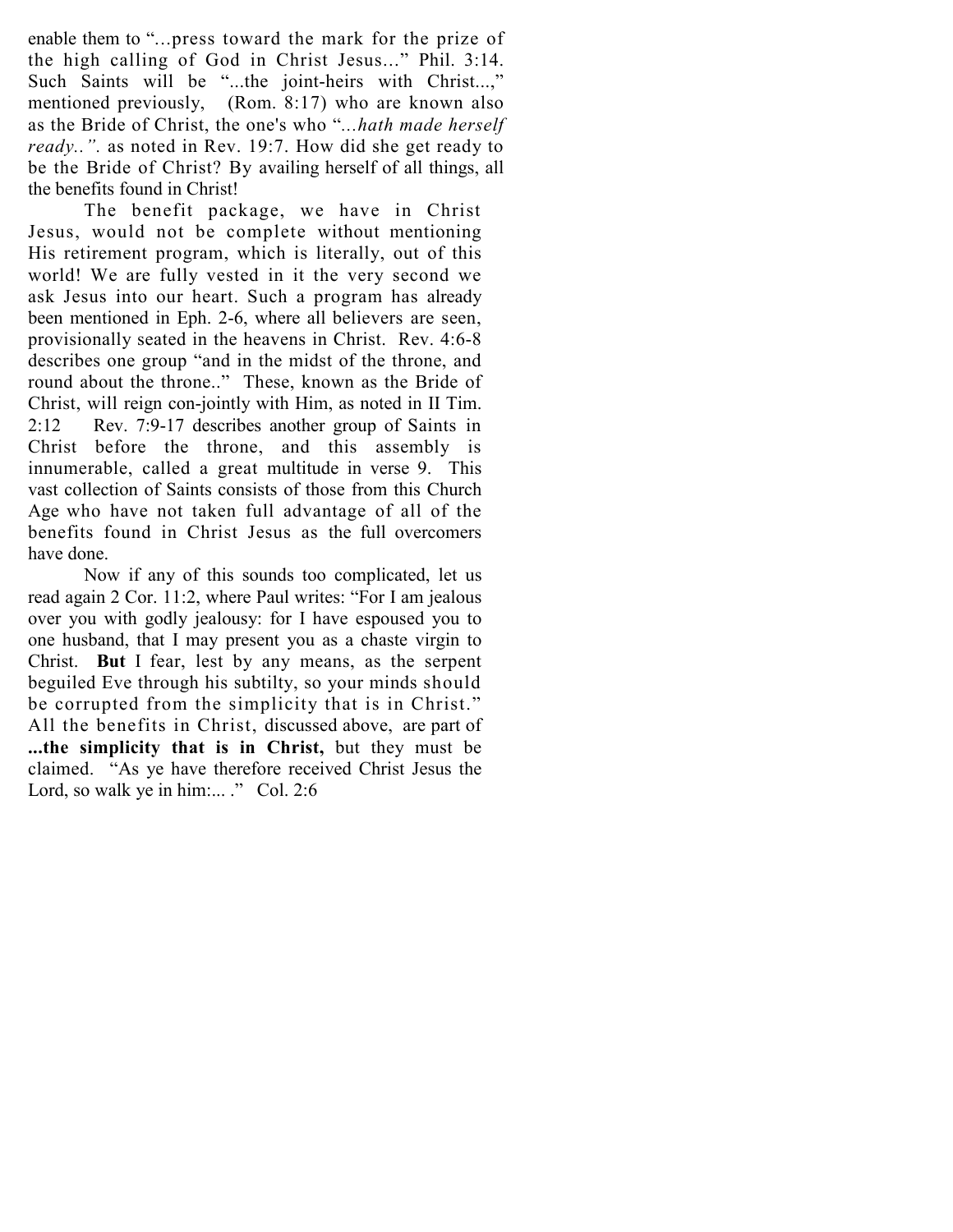## Jesus Loves Me

### 1860

"That Christ may dwell in your hearts through faith; that you, being rooted and grounded in love, may be able to comprehend with all the saints what is the width and length and depth and height-to know the love of Christ which passes knowledge; that you may be filled with all the fullness of God." Ephesians 3:17-19

 Anna and Susan Warner lived in a lovely townhouse in New York City where their Father, Henry Whiting Warner, was a successful lawyer. But the "Panic" of 1837 wrecked the family's finances, forcing them to move into a ramshackle Revolutionary War-era home on Constitution Island on the Hudson, right across from the Military Academy at West Point.

 Needing to contribute to the family income, Anna and Susan began writing poems and stories for publication: Anna wrote "Robinson Crusoe's Farmyard," and Susan wrote, "The Wide, Wide World." The girls thus launched parallel literary careers which; resulted in 106 publications, eighteen of them co-authored. One of their most successful joint projects was a novel titled 'Say and Seal' in which a little boy named Johnny Fox is dying. His Sunday School teacher, John Linden, comforts him by taking him in his arms, rocking him, and making up a little song: "Jesus loves me; this I know, for the Bible tells me so ..."

The novel became a best seller, second only to 'Uncle Tom's Cabin;' and when hymn writer William Bradbury read the words of John Linden's little song (written by Anna), he composed a childlike musical score to go along with them. "Jesus Loves Me," soon became the best-known children's hymn on earth.

Despite their success, the Warner sisters never seemed able to recover from the staggering financial reverses of 1836. Years later a friend wrote, "One day when sitting with Miss Anna in the old living room she took from one of the cases a